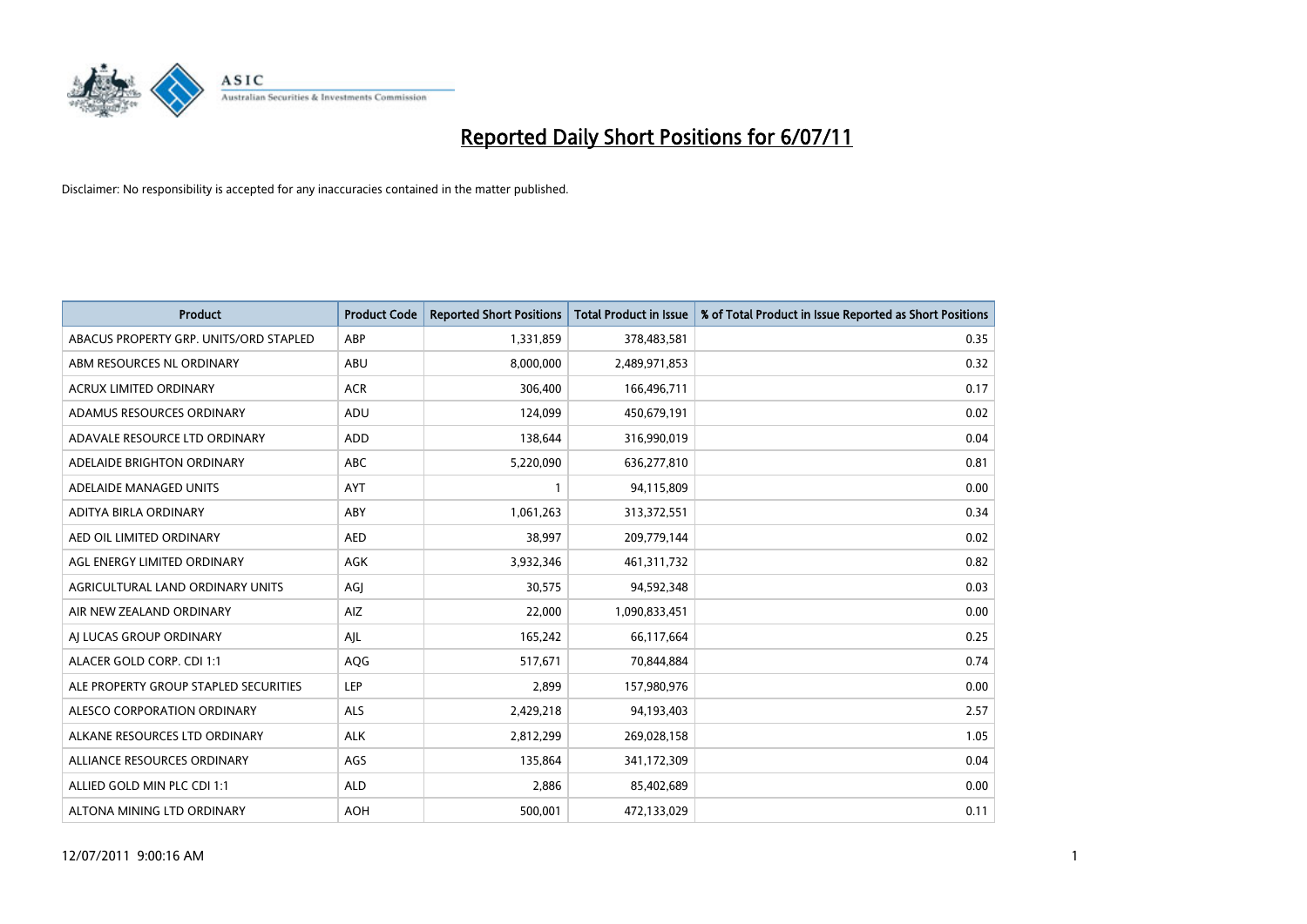

| <b>Product</b>                          | <b>Product Code</b> | <b>Reported Short Positions</b> | Total Product in Issue | % of Total Product in Issue Reported as Short Positions |
|-----------------------------------------|---------------------|---------------------------------|------------------------|---------------------------------------------------------|
| ALUMINA LIMITED ORDINARY                | <b>AWC</b>          | 17,744,024                      | 2,440,196,187          | 0.71                                                    |
| AMADEUS ENERGY ORDINARY                 | AMU                 | 650,811                         | 296,739,859            | 0.22                                                    |
| AMALGAMATED HOLDINGS ORDINARY           | AHD                 | 17,432                          | 157,471,848            | 0.01                                                    |
| AMCOR LIMITED ORDINARY                  | <b>AMC</b>          | 9,089,581                       | 1,227,441,619          | 0.71                                                    |
| AMP LIMITED ORDINARY                    | AMP                 | 9,146,756                       | 2,811,693,913          | 0.31                                                    |
| AMPELLA MINING ORDINARY                 | <b>AMX</b>          | 659,979                         | 204,885,108            | 0.31                                                    |
| ANSELL LIMITED ORDINARY                 | <b>ANN</b>          | 3,737,292                       | 133,011,550            | 2.82                                                    |
| ANTARES ENERGY LTD ORDINARY             | <b>AZZ</b>          | 112,746                         | 273,000,000            | 0.04                                                    |
| ANZ BANKING GRP LTD ORDINARY            | <b>ANZ</b>          | 9,402,572                       | 2,597,234,880          | 0.35                                                    |
| APA GROUP STAPLED SECURITIES            | <b>APA</b>          | 8,181,309                       | 634,116,029            | 1.29                                                    |
| APEX MINERALS NL ORDINARY               | <b>AXM</b>          | 986,249                         | 5,550,243,713          | 0.02                                                    |
| APN EUROPEAN RETAIL UNITS STAPLED SEC.  | <b>AEZ</b>          | 11,832                          | 544,910,660            | 0.00                                                    |
| APN NEWS & MEDIA ORDINARY               | <b>APN</b>          | 23,510,674                      | 618,568,292            | 3.81                                                    |
| AQUARIUS PLATINUM. ORDINARY             | <b>AOP</b>          | 2,314,911                       | 470,167,206            | 0.48                                                    |
| AQUILA RESOURCES ORDINARY               | <b>AQA</b>          | 4,613,823                       | 374,368,499            | 1.24                                                    |
| ARAFURA RESOURCE LTD ORDINARY           | <b>ARU</b>          | 6,062,022                       | 367,980,342            | 1.64                                                    |
| ARB CORPORATION ORDINARY                | ARP                 | 4,987                           | 72,481,302             | 0.00                                                    |
| ARDENT LEISURE GROUP STAPLED SECURITIES | AAD                 | 638,635                         | 318,147,978            | 0.19                                                    |
| ARISTOCRAT LEISURE ORDINARY             | ALL                 | 22,635,901                      | 536,480,307            | 4.22                                                    |
| ASCIANO LIMITED ORDINARY                | <b>AIO</b>          | 19,129,866                      | 2,926,103,883          | 0.65                                                    |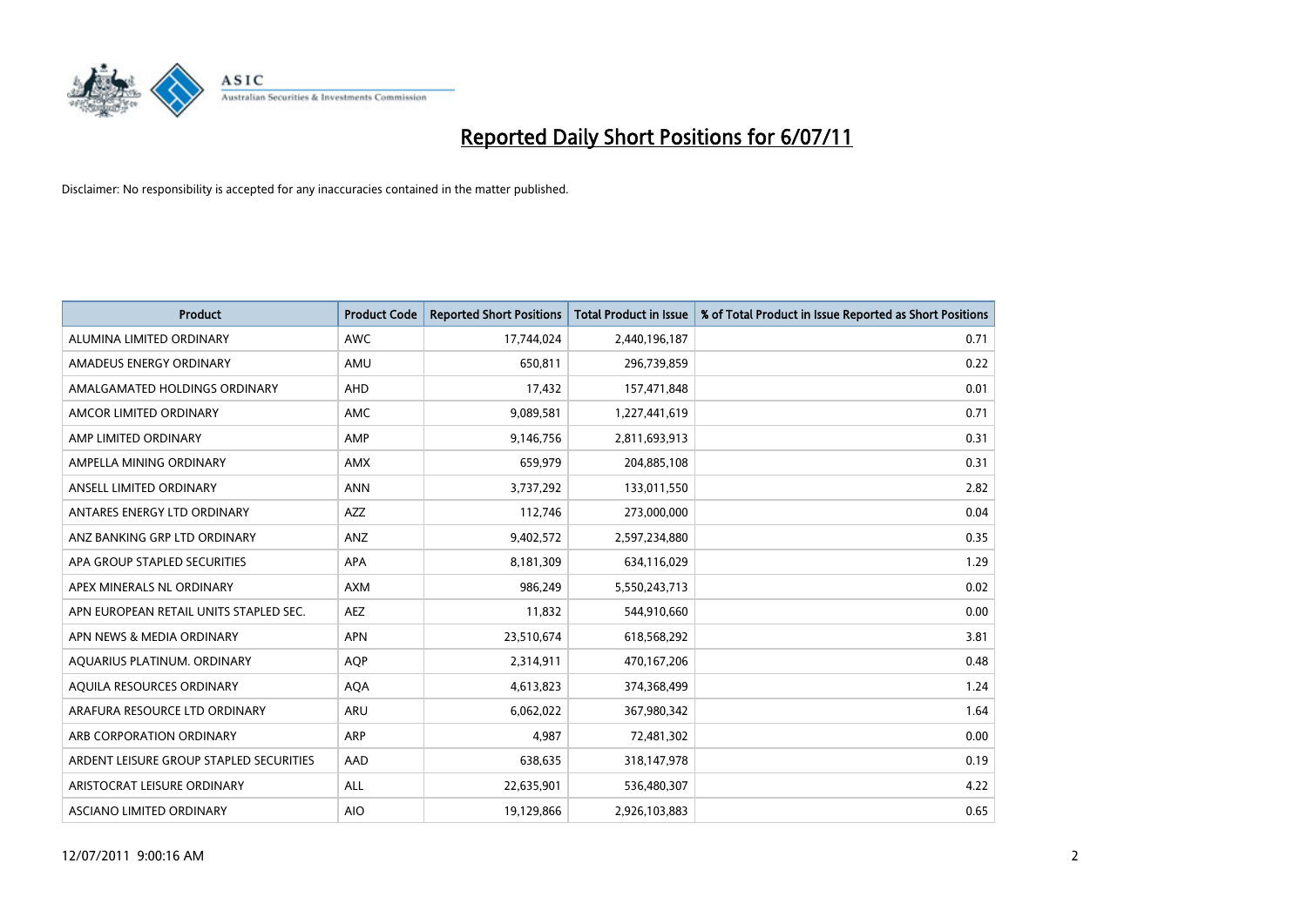

| <b>Product</b>                          | <b>Product Code</b> | <b>Reported Short Positions</b> | <b>Total Product in Issue</b> | % of Total Product in Issue Reported as Short Positions |
|-----------------------------------------|---------------------|---------------------------------|-------------------------------|---------------------------------------------------------|
| ASG GROUP LIMITED ORDINARY              | <b>ASZ</b>          | 40,939                          | 169,117,796                   | 0.02                                                    |
| ASPEN GROUP ORD/UNITS STAPLED           | APZ                 | 1,316,695                       | 579,826,041                   | 0.22                                                    |
| ASPIRE MINING LTD ORDINARY              | <b>AKM</b>          | 371,256                         | 539,971,483                   | 0.07                                                    |
| ASTON RES LTD ORDINARY                  | <b>AZT</b>          | 583,936                         | 204,527,604                   | 0.28                                                    |
| ASTRO JAP PROP GROUP STAPLED SECURITIES | AJA                 | 25,765                          | 58,445,002                    | 0.05                                                    |
| ASX LIMITED ORDINARY                    | ASX                 | 1,593,140                       | 175,136,729                   | 0.90                                                    |
| ATLANTIC LIMITED ORDINARY               | ATI                 | 30,575                          | 113,601,916                   | 0.03                                                    |
| ATLAS IRON LIMITED ORDINARY             | AGO                 | 9,403,529                       | 825,891,142                   | 1.12                                                    |
| AUCKLAND INTERNATION ORDINARY           | AIA                 | 101,680                         | 1,322,564,489                 | 0.01                                                    |
| <b>AURORA OIL &amp; GAS ORDINARY</b>    | <b>AUT</b>          | 6,899,790                       | 409,865,343                   | 1.64                                                    |
| AUSDRILL LIMITED ORDINARY               | <b>ASL</b>          | 776,597                         | 301,452,517                   | 0.24                                                    |
| AUSENCO LIMITED ORDINARY                | <b>AAX</b>          | 2,222,540                       | 122,987,022                   | 1.80                                                    |
| <b>AUSTAL LIMITED ORDINARY</b>          | ASB                 | 195,898                         | 188,069,638                   | 0.11                                                    |
| <b>AUSTAR UNITED ORDINARY</b>           | <b>AUN</b>          | 1,557,261                       | 1,271,505,737                 | 0.12                                                    |
| AUSTBROKERS HOLDINGS ORDINARY           | <b>AUB</b>          | 1,892                           | 54,658,736                    | 0.00                                                    |
| AUSTIN ENGINEERING ORDINARY             | ANG                 | 131,255                         | 71,864,403                    | 0.18                                                    |
| <b>AUSTRALAND ASSETS ASSETS</b>         | AAZPB               | 1,168                           | 2,750,000                     | 0.04                                                    |
| AUSTRALAND PROPERTY STAPLED SECURITY    | <b>ALZ</b>          | 709,506                         | 576,846,597                   | 0.11                                                    |
| AUSTRALIAN AGRICULT, ORDINARY           | <b>AAC</b>          | 1,441,283                       | 311,968,824                   | 0.45                                                    |
| AUSTRALIAN EDUCATION UNITS              | <b>AEU</b>          | 625.000                         | 175,465,397                   | 0.36                                                    |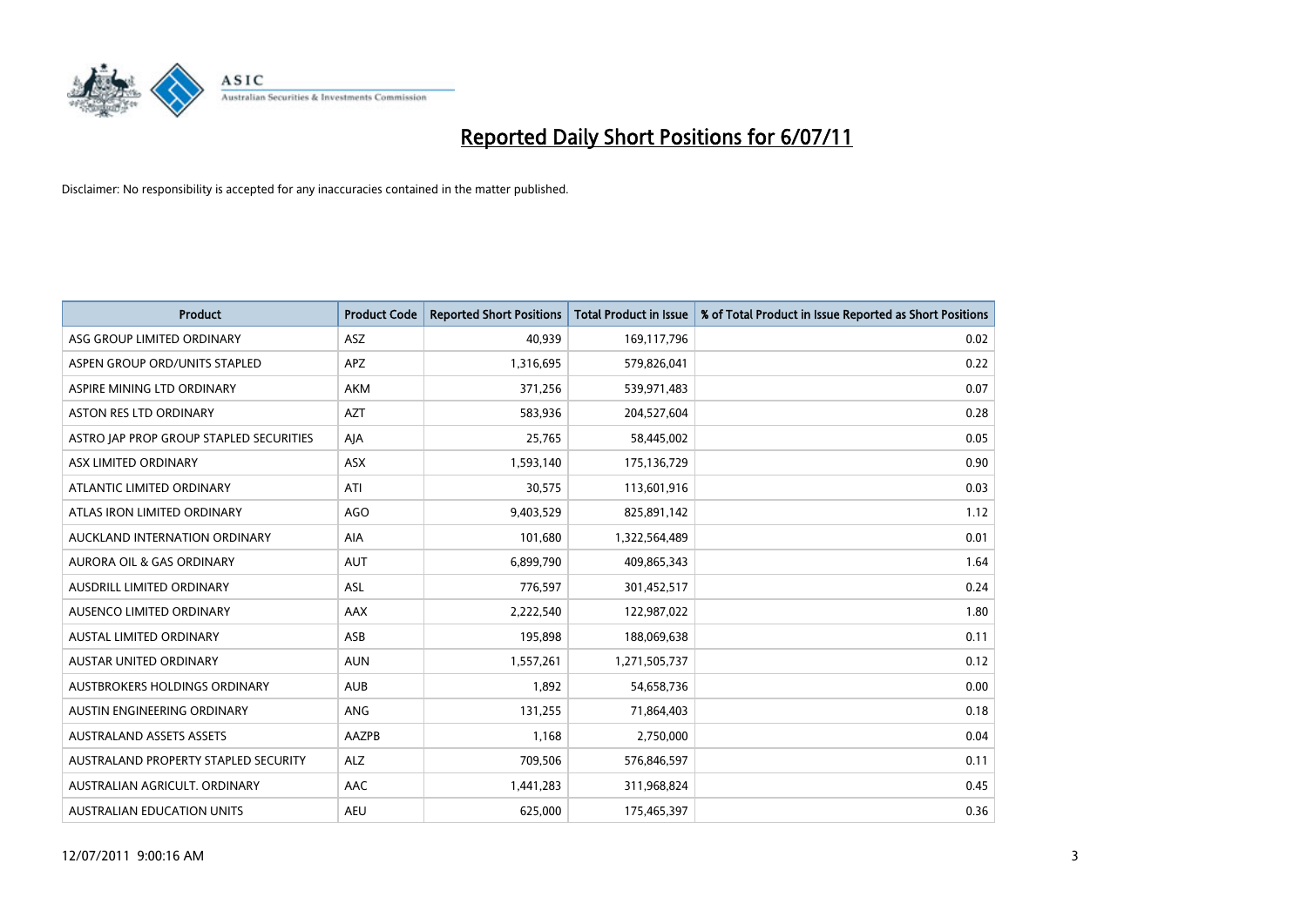

| <b>Product</b>                       | <b>Product Code</b> | <b>Reported Short Positions</b> | Total Product in Issue | % of Total Product in Issue Reported as Short Positions |
|--------------------------------------|---------------------|---------------------------------|------------------------|---------------------------------------------------------|
| AUSTRALIAN INFRASTR, UNITS/ORDINARY  | <b>AIX</b>          | 1,642,097                       | 620,733,944            | 0.25                                                    |
| AUSTRALIAN MINES LTD ORDINARY        | <b>AUZ</b>          | 1,400,000                       | 576,910,315            | 0.24                                                    |
| AUSTRALIAN PHARM, ORDINARY           | API                 | 804,213                         | 488,115,883            | 0.16                                                    |
| AUTOMOTIVE HOLDINGS ORDINARY         | <b>AHE</b>          | 113,242                         | 260,579,682            | 0.04                                                    |
| AVEXA LIMITED ORDINARY               | <b>AVX</b>          | 243,657                         | 847,688,779            | 0.03                                                    |
| AWE LIMITED ORDINARY                 | AWE                 | 2,710,510                       | 521,871,941            | 0.52                                                    |
| AZUMAH RESOURCES ORDINARY            | <b>AZM</b>          | 40.741                          | 281,650,355            | 0.01                                                    |
| <b>BANDANNA ENERGY ORDINARY</b>      | <b>BND</b>          | 900,295                         | 427,175,482            | 0.20                                                    |
| BANK OF QUEENSLAND. ORDINARY         | <b>BOO</b>          | 4,511,461                       | 225,369,547            | 2.02                                                    |
| <b>BANNERMAN RESOURCES ORDINARY</b>  | <b>BMN</b>          | 773,788                         | 234,435,934            | 0.32                                                    |
| <b>BASE RES LIMITED ORDINARY</b>     | <b>BSE</b>          | 133,706                         | 165,341,114            | 0.08                                                    |
| <b>BATHURST RESOURCES ORDINARY</b>   | <b>BTU</b>          | 5,549,985                       | 667,807,997            | 0.82                                                    |
| <b>BAUXITE RESOURCE LTD ORDINARY</b> | <b>BAU</b>          | 111,797                         | 235,379,896            | 0.05                                                    |
| <b>BC IRON LIMITED ORDINARY</b>      | <b>BCI</b>          | 178,440                         | 94,381,000             | 0.19                                                    |
| BEACH ENERGY LIMITED ORDINARY        | <b>BPT</b>          | 9,350,594                       | 1,103,127,711          | 0.83                                                    |
| BEADELL RESOURCE LTD ORDINARY        | <b>BDR</b>          | 3,395,413                       | 657,906,946            | 0.51                                                    |
| BENDIGO AND ADELAIDE ORDINARY        | <b>BEN</b>          | 6,489,639                       | 360,301,182            | 1.77                                                    |
| BERKELEY RESOURCES ORDINARY          | <b>BKY</b>          | 491,361                         | 174,298,273            | 0.28                                                    |
| BETASHARES ASX RES ETF UNITS         | <b>ORE</b>          | 158,220                         | 4,519,432              | 3.50                                                    |
| <b>BHP BILLITON LIMITED ORDINARY</b> | <b>BHP</b>          | 47,477,336                      | 3,211,496,105          | 1.47                                                    |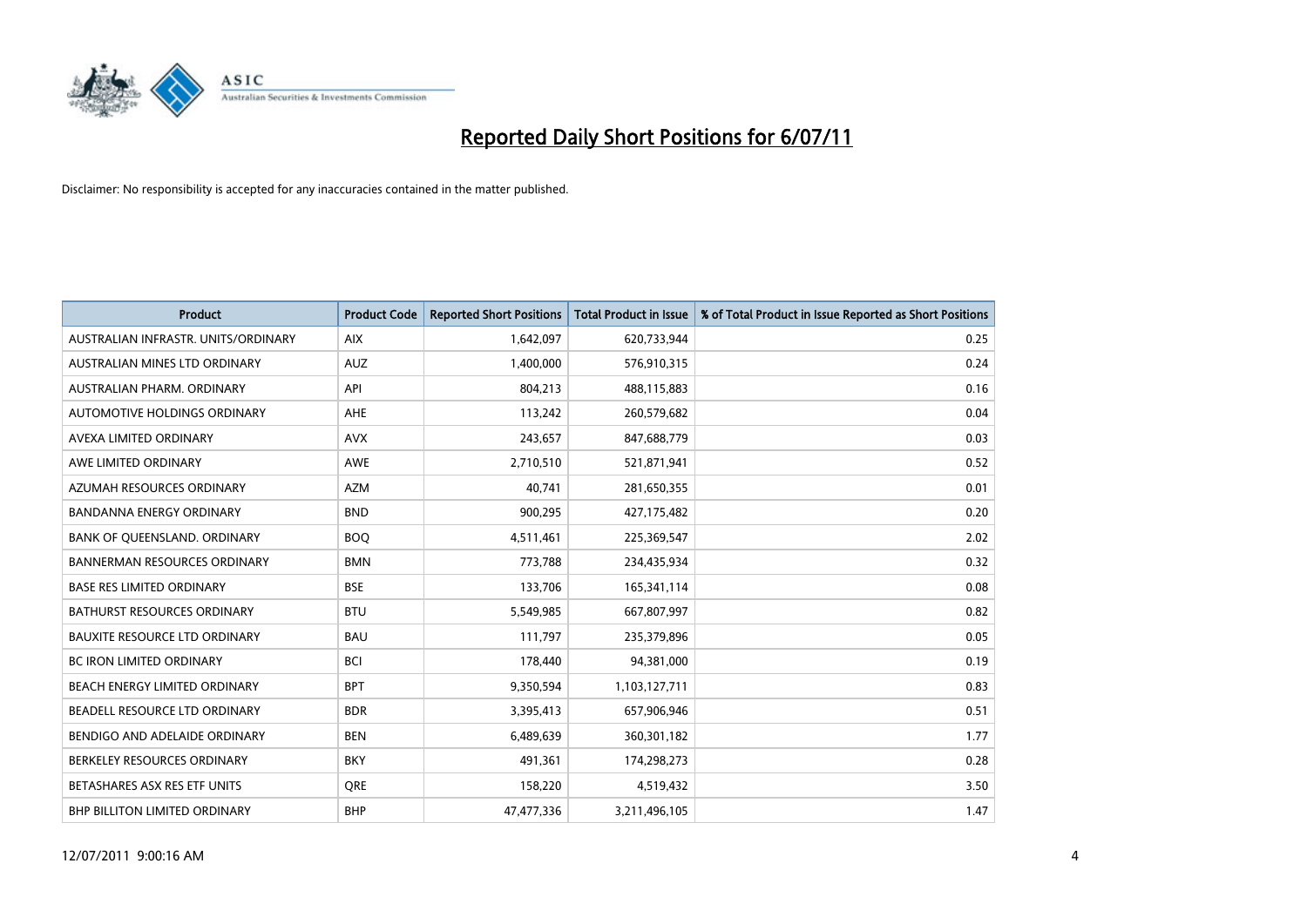

| <b>Product</b>                       | <b>Product Code</b> | <b>Reported Short Positions</b> | <b>Total Product in Issue</b> | % of Total Product in Issue Reported as Short Positions |
|--------------------------------------|---------------------|---------------------------------|-------------------------------|---------------------------------------------------------|
| <b>BILLABONG ORDINARY</b>            | <b>BBG</b>          | 15,351,511                      | 254,037,587                   | 6.04                                                    |
| <b>BIOTA HOLDINGS ORDINARY</b>       | <b>BTA</b>          | 2,210,631                       | 181,417,556                   | 1.21                                                    |
| <b>BISALLOY STEEL ORDINARY</b>       | <b>BIS</b>          | 84,480                          | 216,455,965                   | 0.04                                                    |
| BKI INVESTMENT LTD ORDINARY          | BKI                 | 508                             | 422,863,407                   | 0.00                                                    |
| <b>BLACKMORES LIMITED ORDINARY</b>   | <b>BKL</b>          | 9,800                           | 16,744,292                    | 0.06                                                    |
| <b>BLACKTHORN RESOURCES ORDINARY</b> | <b>BTR</b>          | 35,848                          | 122,918,000                   | 0.03                                                    |
| <b>BLUESCOPE STEEL LTD ORDINARY</b>  | <b>BSL</b>          | 52,017,292                      | 1,842,207,385                 | 2.80                                                    |
| <b>BOART LONGYEAR ORDINARY</b>       | <b>BLY</b>          | 6,761,219                       | 461,163,412                   | 1.47                                                    |
| <b>BOOM LOGISTICS ORDINARY</b>       | <b>BOL</b>          | 531,896                         | 465,011,147                   | 0.11                                                    |
| <b>BORAL LIMITED, ORDINARY</b>       | <b>BLD</b>          | 32,777,254                      | 729,925,990                   | 4.49                                                    |
| BOTSWANA METALS LTD ORDINARY         | <b>BML</b>          | 7,000                           | 143,717,013                   | 0.00                                                    |
| <b>BOW ENERGY LIMITED ORDINARY</b>   | <b>BOW</b>          | 7,707,290                       | 350,517,229                   | 2.18                                                    |
| <b>BRADKEN LIMITED ORDINARY</b>      | <b>BKN</b>          | 1,487,866                       | 161,837,406                   | 0.94                                                    |
| <b>BRAMBLES LIMITED ORDINARY</b>     | <b>BXB</b>          | 17,954,247                      | 1,479,367,454                 | 1.21                                                    |
| BREVILLE GROUP LTD ORDINARY          | <b>BRG</b>          | 2,739                           | 129,995,322                   | 0.00                                                    |
| <b>BRICKWORKS LIMITED ORDINARY</b>   | <b>BKW</b>          | 21,004                          | 147,567,333                   | 0.01                                                    |
| <b>BROCKMAN RESOURCES ORDINARY</b>   | <b>BRM</b>          | 75,497                          | 144,803,151                   | 0.05                                                    |
| BT INVESTMENT MNGMNT ORDINARY        | <b>BTT</b>          | 555,791                         | 160,000,000                   | 0.35                                                    |
| <b>BURU ENERGY ORDINARY</b>          | <b>BRU</b>          | 5,533,251                       | 182,840,549                   | 3.03                                                    |
| <b>BWP TRUST ORDINARY UNITS</b>      | <b>BWP</b>          | 1,476,916                       | 520,012,793                   | 0.28                                                    |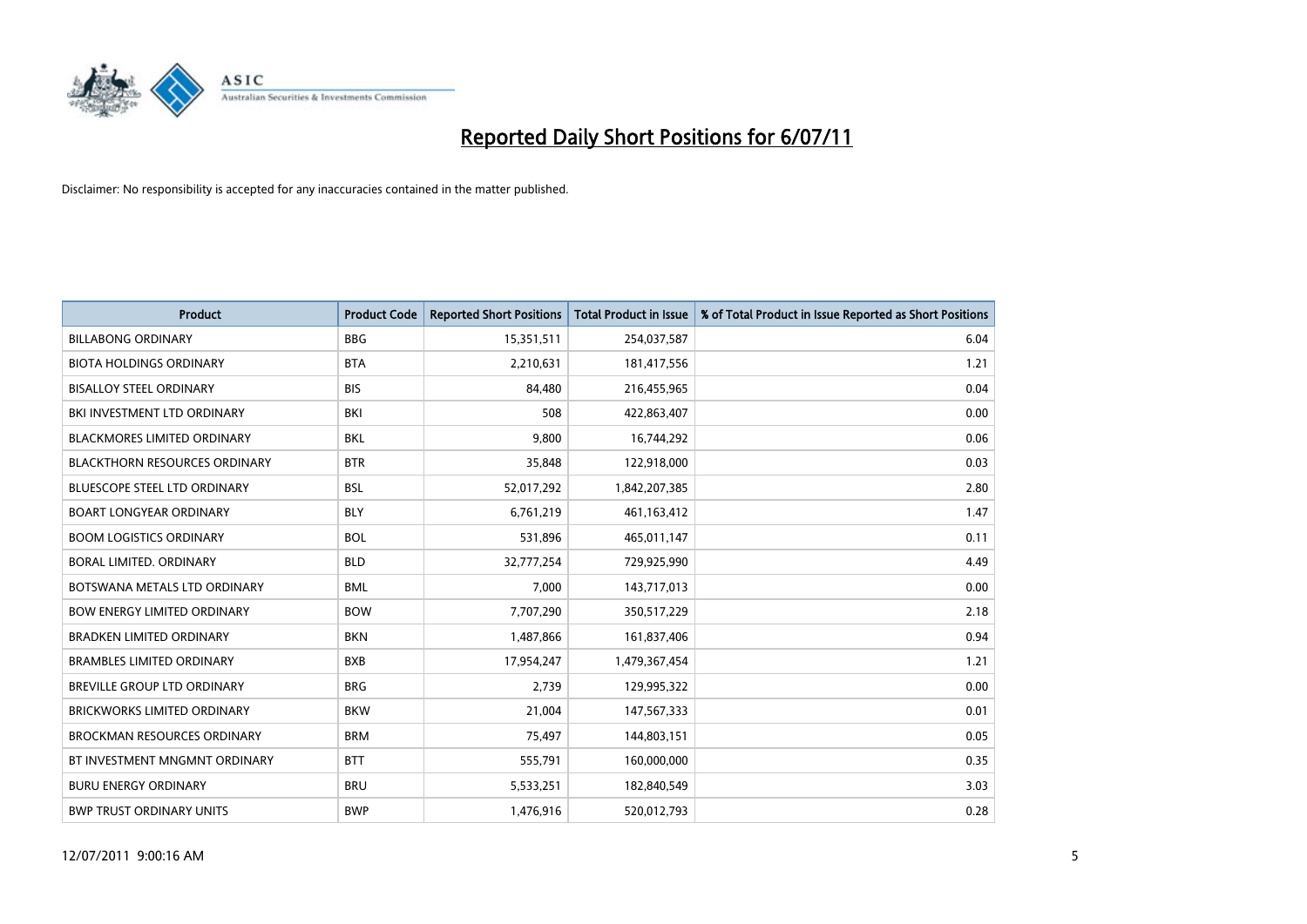

| <b>Product</b>                                | <b>Product Code</b> | <b>Reported Short Positions</b> | <b>Total Product in Issue</b> | % of Total Product in Issue Reported as Short Positions |
|-----------------------------------------------|---------------------|---------------------------------|-------------------------------|---------------------------------------------------------|
| <b>CABCHARGE AUSTRALIA ORDINARY</b>           | CAB                 | 793,727                         | 120,437,014                   | 0.64                                                    |
| CALTEX AUSTRALIA ORDINARY                     | <b>CTX</b>          | 7,116,086                       | 270,000,000                   | 2.61                                                    |
| <b>CAMPBELL BROTHERS ORDINARY</b>             | <b>CPB</b>          | 99,760                          | 67,503,411                    | 0.15                                                    |
| CAPE LAMBERT RES LTD ORDINARY                 | <b>CFE</b>          | 1,405,123                       | 626,299,603                   | 0.22                                                    |
| CARABELLA RES LTD ORDINARY                    | <b>CLR</b>          | 503,288                         | 81,626,580                    | 0.62                                                    |
| <b>CARBON ENERGY ORDINARY</b>                 | <b>CNX</b>          | 1,775,646                       | 698,517,858                   | 0.24                                                    |
| <b>CARDNO LIMITED ORDINARY</b>                | CDD                 | 10,210                          | 107,405,725                   | 0.00                                                    |
| CARNARVON PETROLEUM ORDINARY                  | <b>CVN</b>          | 2,794,491                       | 687,820,634                   | 0.39                                                    |
| CARNEGIE WAVE ENERGY ORDINARY                 | <b>CWE</b>          | 83,000                          | 899,087,627                   | 0.01                                                    |
| <b>CARPATHIAN RESOURCES ORDINARY</b>          | <b>CPN</b>          | 75,000                          | 265,533,501                   | 0.03                                                    |
| CARPENTARIA EXP. LTD ORDINARY                 | CAP                 | 9,777                           | 98,741,301                    | 0.01                                                    |
| CARSALES.COM LTD ORDINARY                     | <b>CRZ</b>          | 9,682,318                       | 234,350,300                   | 4.13                                                    |
| CASH CONVERTERS ORD/DIV ACCESS                | CCV                 | 68,191                          | 379,761,025                   | 0.01                                                    |
| <b>CASPIAN OIL &amp; GAS ORDINARY</b>         | <b>CIG</b>          | 50,000                          | 1,331,500,513                 | 0.00                                                    |
| CATALPA RESOURCES ORDINARY                    | CAH                 | 178,742                         | 178,095,822                   | 0.09                                                    |
| CEC GROUP LIMITED ORDINARY                    | <b>CEG</b>          | 1,750                           | 79,662,662                    | 0.00                                                    |
| <b>CELLNET GROUP ORDINARY</b>                 | <b>CLT</b>          | 1,342                           | 61,286,754                    | 0.00                                                    |
| CENTRAL PETROLEUM ORDINARY                    | <b>CTP</b>          | 11,455                          | 982,298,842                   | 0.00                                                    |
| <b>CENTRO PROPERTIES UNITS/ORD STAPLED</b>    | <b>CNP</b>          | 6,692                           | 972,414,514                   | 0.00                                                    |
| <b>CENTRO RETAIL GROUP STAPLED SECURITIES</b> | <b>CER</b>          | 945,271                         | 2,286,399,424                 | 0.04                                                    |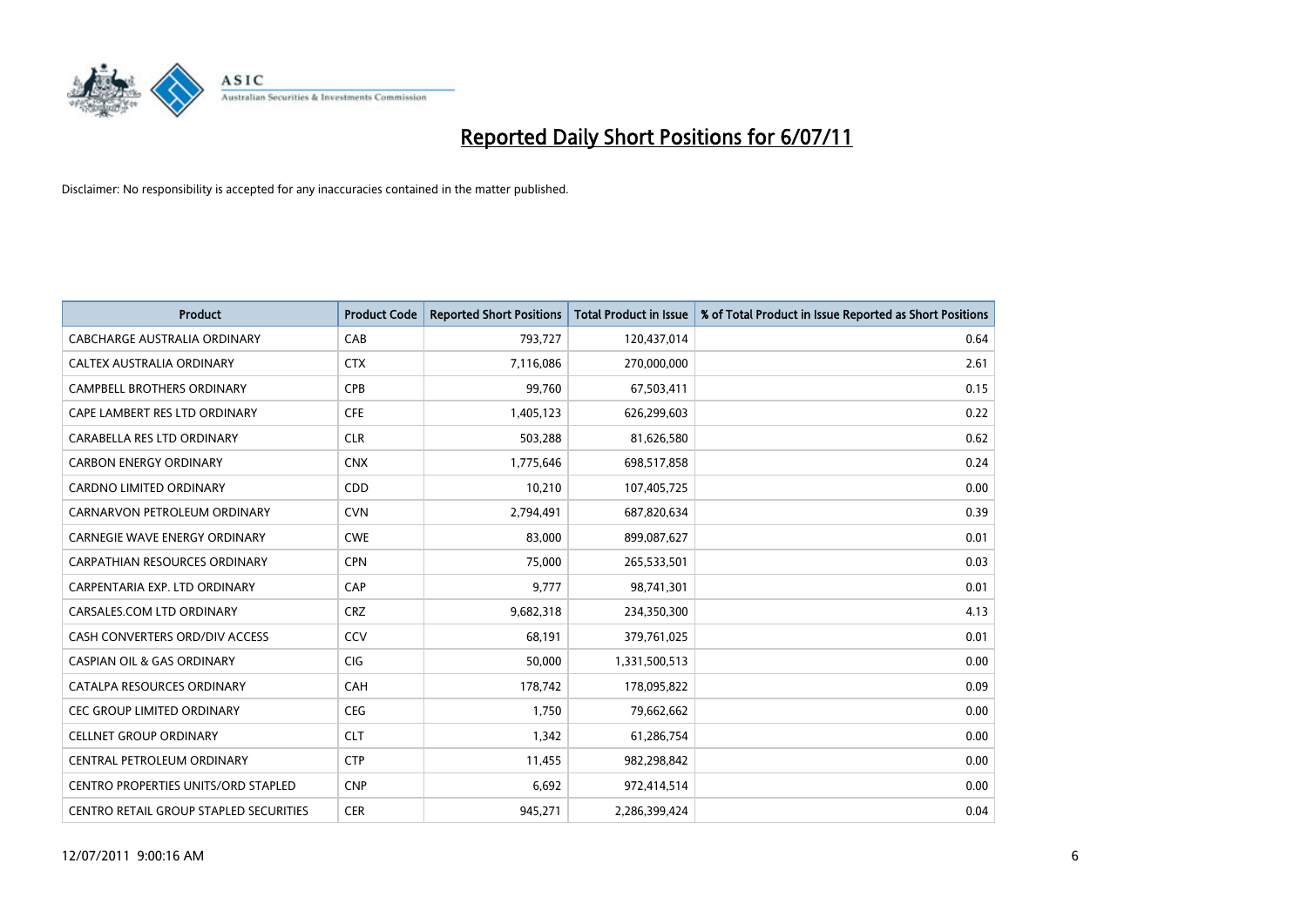

| <b>Product</b>                           | <b>Product Code</b> | <b>Reported Short Positions</b> | <b>Total Product in Issue</b> | % of Total Product in Issue Reported as Short Positions |
|------------------------------------------|---------------------|---------------------------------|-------------------------------|---------------------------------------------------------|
| <b>CERAMIC FUEL CELLS ORDINARY</b>       | CFU                 | 1,167,073                       | 1,201,353,566                 | 0.09                                                    |
| <b>CFS RETAIL PROPERTY UNITS</b>         | <b>CFX</b>          | 52,766,736                      | 2,839,591,911                 | 1.84                                                    |
| <b>CGA MINING LIMITED ORDINARY</b>       | CGX                 | 146,782                         | 333,265,726                   | 0.04                                                    |
| CHALLENGER DIV.PRO. STAPLED UNITS        | <b>CDI</b>          | 98,890                          | 906,046,047                   | 0.01                                                    |
| <b>CHALLENGER INFRAST, STAPLED UNITS</b> | <b>CIF</b>          | 8,204                           | 316,223,785                   | 0.00                                                    |
| <b>CHALLENGER LIMITED ORDINARY</b>       | CGF                 | 6,430,256                       | 496,747,954                   | 1.28                                                    |
| <b>CHANDLER MACLEOD LTD ORDINARY</b>     | <b>CMG</b>          | 11,970                          | 463,971,344                   | 0.00                                                    |
| CHARTER HALL GROUP STAPLED US PROHIBIT.  | <b>CHC</b>          | 1,080,999                       | 307,812,171                   | 0.35                                                    |
| <b>CHARTER HALL OFFICE UNIT</b>          | CQO                 | 1,504,817                       | 493,319,730                   | 0.30                                                    |
| <b>CHARTER HALL RETAIL UNITS</b>         | <b>COR</b>          | 301,136                         | 302,162,079                   | 0.09                                                    |
| CHEMGENEX PHARMACEUT ORDINARY            | <b>CXS</b>          | 2,225                           | 313,558,870                   | 0.00                                                    |
| CITIGOLD CORP LTD ORDINARY               | <b>CTO</b>          | 703,900                         | 1,105,078,301                 | 0.06                                                    |
| <b>CLARIUS GRP LTD ORDINARY</b>          | <b>CND</b>          | 192,612                         | 88,161,315                    | 0.22                                                    |
| <b>CLOUGH LIMITED ORDINARY</b>           | <b>CLO</b>          | 156,402                         | 769,801,269                   | 0.02                                                    |
| CO2 GROUP LIMITED ORDINARY               | COZ                 | 189,346                         | 279,357,526                   | 0.07                                                    |
| <b>COAL &amp; ALLIED ORDINARY</b>        | <b>CNA</b>          | 39,398                          | 86,584,735                    | 0.04                                                    |
| COAL OF AFRICA LTD ORDINARY              | <b>CZA</b>          | 498,736                         | 531,139,661                   | 0.10                                                    |
| COALSPUR MINES LTD ORDINARY              | <b>CPL</b>          | 1,893,480                       | 567,117,594                   | 0.33                                                    |
| COCA-COLA AMATIL ORDINARY                | <b>CCL</b>          | 4,482,657                       | 757,985,646                   | 0.57                                                    |
| <b>COCHLEAR LIMITED ORDINARY</b>         | COH                 | 1,386,952                       | 56,745,023                    | 2.42                                                    |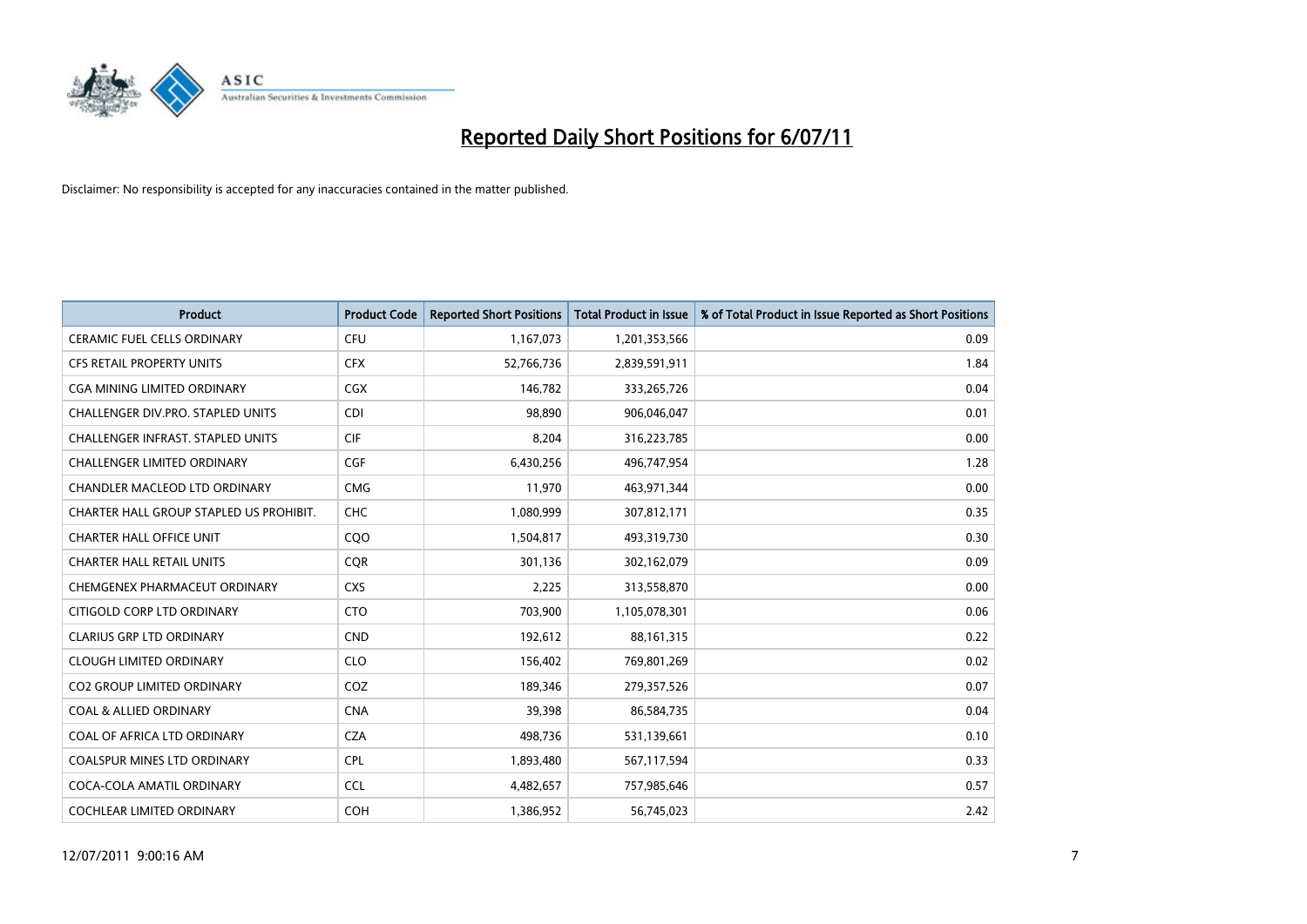

| <b>Product</b>                          | <b>Product Code</b> | <b>Reported Short Positions</b> | <b>Total Product in Issue</b> | % of Total Product in Issue Reported as Short Positions |
|-----------------------------------------|---------------------|---------------------------------|-------------------------------|---------------------------------------------------------|
| <b>COCKATOO COAL ORDINARY</b>           | <b>COK</b>          | 10,111,041                      | 1,016,096,908                 | 0.99                                                    |
| <b>COFFEY INTERNATIONAL ORDINARY</b>    | COF                 | 153,788                         | 134,066,081                   | 0.11                                                    |
| <b>COKAL LTD ORDINARY</b>               | <b>CKA</b>          | 392,815                         | 128,585,735                   | 0.31                                                    |
| COMMONWEALTH BANK, ORDINARY             | CBA                 | 19,747,541                      | 1,558,637,244                 | 1.24                                                    |
| <b>COMMONWEALTH PROP ORDINARY UNITS</b> | <b>CPA</b>          | 49,818,963                      | 2,449,599,711                 | 2.05                                                    |
| <b>COMPASS RESOURCES ORDINARY</b>       | <b>CMR</b>          | 160,952                         | 147,402,920                   | 0.11                                                    |
| <b>COMPUTERSHARE LTD ORDINARY</b>       | CPU                 | 5,129,676                       | 555,664,059                   | 0.89                                                    |
| <b>CONNECTEAST GROUP STAPLED</b>        | <b>CEU</b>          | 21,003,118                      | 3,940,145,951                 | 0.54                                                    |
| CONQUEST MINING ORDINARY                | CQT                 | 352,328                         | 583,241,478                   | 0.05                                                    |
| CONSOLIDATED MEDIA, ORDINARY            | <b>CMI</b>          | 2,460,171                       | 561,834,996                   | 0.44                                                    |
| CONTANGO MICROCAP ORDINARY              | <b>CTN</b>          | 7,500                           | 146,423,793                   | 0.01                                                    |
| CONTINENTAL COAL LTD ORDINARY           | <b>CCC</b>          | 739,375                         | 2,415,170,317                 | 0.03                                                    |
| <b>COOPER ENERGY LTD ORDINARY</b>       | COE                 | 252,916                         | 292,576,001                   | 0.09                                                    |
| <b>COPPER STRIKE LTD ORDINARY</b>       | <b>CSE</b>          | 714                             | 129,455,571                   | 0.00                                                    |
| <b>CORDLIFE LIMITED ORDINARY</b>        | CBB                 |                                 | 150,887,354                   | 0.00                                                    |
| <b>COUNT FINANCIAL ORDINARY</b>         | COU                 | 657,546                         | 262,247,830                   | 0.25                                                    |
| <b>CRESCENT GOLD ORDINARY</b>           | <b>CRE</b>          | 120,000                         | 1,191,052,549                 | 0.01                                                    |
| <b>CROMWELL PROP STAPLED SECURITIES</b> | <b>CMW</b>          | 273,601                         | 964,737,315                   | 0.03                                                    |
| <b>CROWN LIMITED ORDINARY</b>           | <b>CWN</b>          | 3,110,571                       | 754,131,800                   | 0.40                                                    |
| <b>CSG LIMITED ORDINARY</b>             | CSV                 | 1.047.881                       | 282,567,499                   | 0.38                                                    |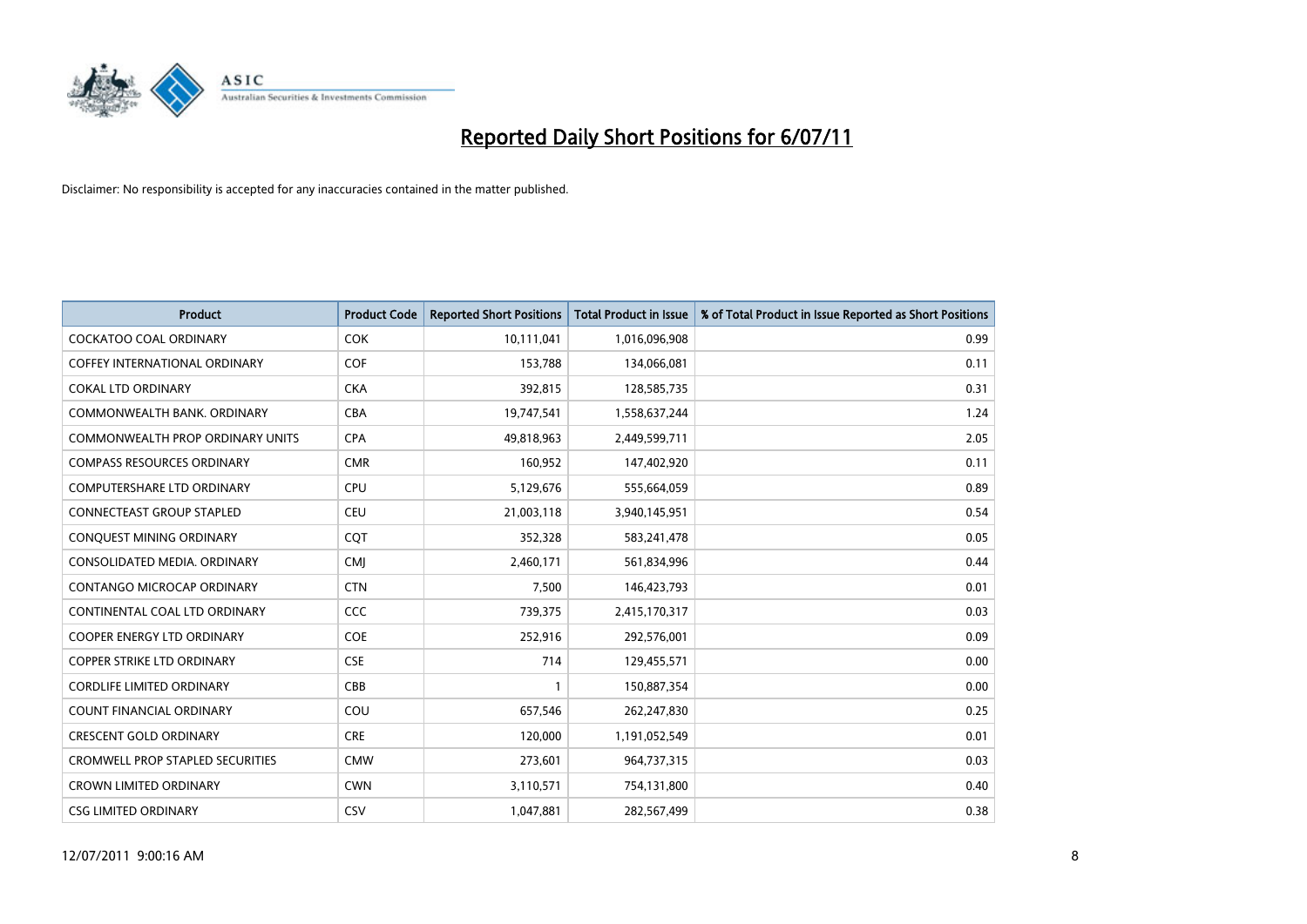

| <b>Product</b>                     | <b>Product Code</b> | <b>Reported Short Positions</b> | Total Product in Issue | % of Total Product in Issue Reported as Short Positions |
|------------------------------------|---------------------|---------------------------------|------------------------|---------------------------------------------------------|
| <b>CSL LIMITED ORDINARY</b>        | <b>CSL</b>          | 7,661,729                       | 527,960,909            | 1.41                                                    |
| <b>CSR LIMITED ORDINARY</b>        | <b>CSR</b>          | 17,794,564                      | 506,000,315            | 3.52                                                    |
| <b>CUDECO LIMITED ORDINARY</b>     | CDU                 | 825,820                         | 144,216,264            | 0.57                                                    |
| <b>CUSTOMERS LIMITED ORDINARY</b>  | CUS                 | 49,343                          | 134,869,357            | 0.03                                                    |
| DART ENERGY LTD ORDINARY           | <b>DTE</b>          | 4,813,992                       | 720,674,545            | 0.67                                                    |
| DAVID JONES LIMITED ORDINARY       | <b>DJS</b>          | 38,729,909                      | 520,751,395            | 7.44                                                    |
| DECMIL GROUP LIMITED ORDINARY      | <b>DCG</b>          | 86.845                          | 124,214,568            | 0.07                                                    |
| DEEP YELLOW LIMITED ORDINARY       | <b>DYL</b>          | 106,669                         | 1,127,534,458          | 0.01                                                    |
| DEVINE LIMITED ORDINARY            | <b>DVN</b>          | 1,000                           | 634,918,223            | 0.00                                                    |
| DEXUS PROPERTY GROUP STAPLED UNITS | <b>DXS</b>          | 45,386,340                      | 4,839,024,176          | 0.92                                                    |
| DISCOVERY METALS LTD ORDINARY      | <b>DML</b>          | 6,560,706                       | 437,114,481            | 1.50                                                    |
| DOMINO PIZZA ENTERPR ORDINARY      | <b>DMP</b>          | 250,903                         | 68,407,674             | 0.37                                                    |
| DOWNER EDI LIMITED ORDINARY        | <b>DOW</b>          | 6,298,561                       | 429,100,296            | 1.45                                                    |
| DUET GROUP STAPLED US PROHIBIT.    | <b>DUE</b>          | 2,758,567                       | 909,692,991            | 0.29                                                    |
| DULUXGROUP LIMITED ORDINARY        | <b>DLX</b>          | 5,753,827                       | 367,456,259            | 1.54                                                    |
| DWS ADVANCED ORDINARY              | <b>DWS</b>          | 171,142                         | 132,362,763            | 0.13                                                    |
| <b>EASTERN STAR GAS ORDINARY</b>   | <b>ESG</b>          | 9,762,745                       | 991,717,041            | 0.98                                                    |
| ECHO ENTERTAINMENT ORDINARY        | <b>EGP</b>          | 1,609,198                       | 688,019,737            | 0.24                                                    |
| EDT RETAIL TRUST UNITS             | <b>EDT</b>          | 99,457                          | 4,700,290,868          | 0.00                                                    |
| <b>ELDERS LIMITED HYBRIDS</b>      | <b>ELDPA</b>        | 34,098                          | 1,500,000              | 2.27                                                    |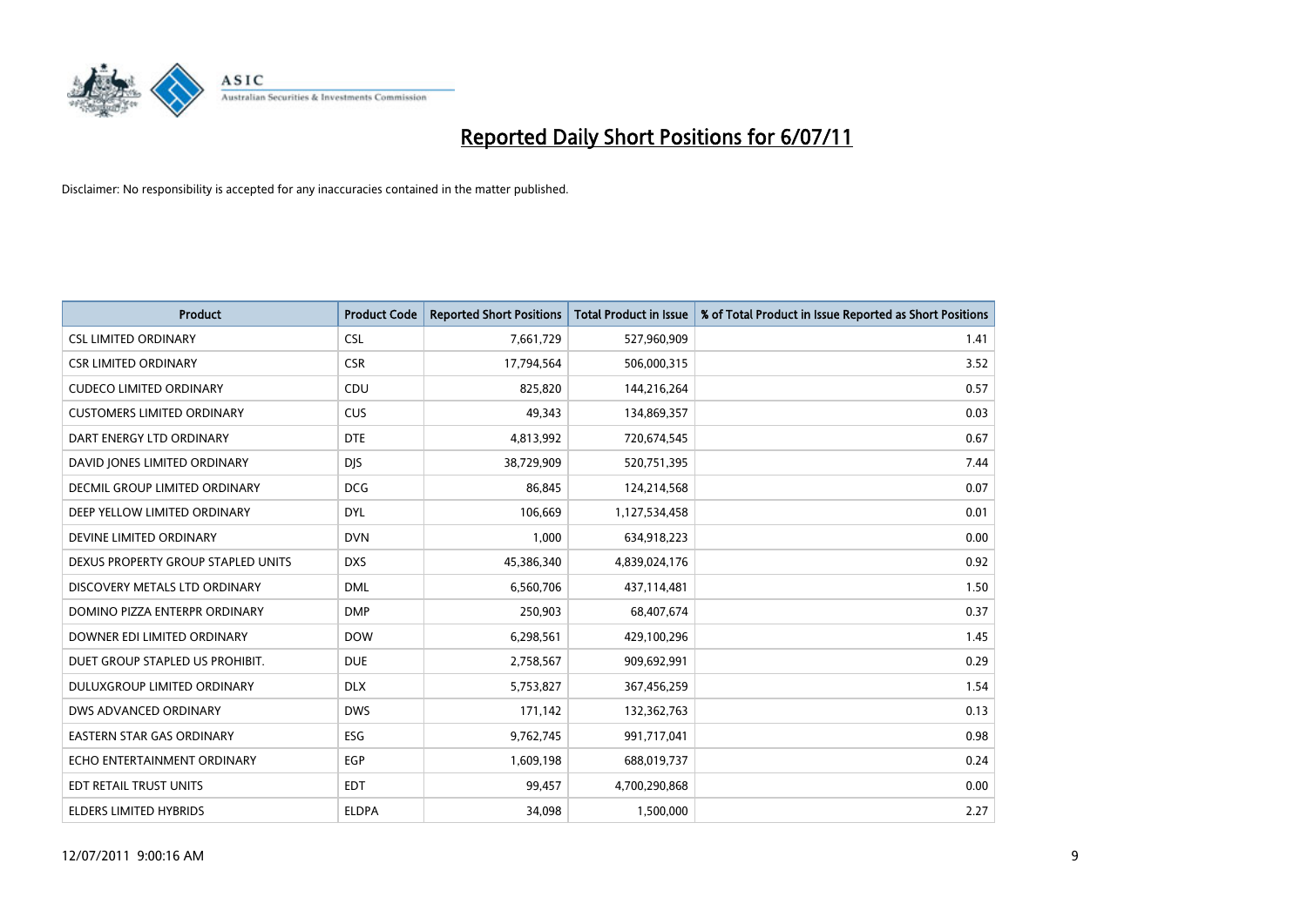

| <b>Product</b>                            | <b>Product Code</b> | <b>Reported Short Positions</b> | <b>Total Product in Issue</b> | % of Total Product in Issue Reported as Short Positions |
|-------------------------------------------|---------------------|---------------------------------|-------------------------------|---------------------------------------------------------|
| <b>ELDERS LIMITED ORDINARY</b>            | <b>ELD</b>          | 14,661,060                      | 448,598,480                   | 3.25                                                    |
| ELDORADO GOLD CORP CDI 1:1                | EAU                 | 44.443                          | 11,658,431                    | 0.39                                                    |
| ELEMENTAL MINERALS ORDINARY               | <b>ELM</b>          | 156,447                         | 171,284,443                   | 0.09                                                    |
| ELEMENTOS LIMITED ORDINARY                | <b>ELT</b>          | 8                               | 77,068,979                    | 0.00                                                    |
| ELIXIR PETROLEUM LTD ORDINARY             | <b>EXR</b>          | 324,400                         | 188,988,472                   | 0.17                                                    |
| <b>EMECO HOLDINGS ORDINARY</b>            | <b>EHL</b>          | 2,122,403                       | 631,237,586                   | 0.32                                                    |
| <b>ENERGY RESOURCES ORDINARY 'A'</b>      | <b>ERA</b>          | 5,236,463                       | 190,737,934                   | 2.75                                                    |
| <b>ENERGY WORLD CORPOR, ORDINARY</b>      | <b>EWC</b>          | 21,675,110                      | 1,561,166,672                 | 1.38                                                    |
| ENTEK ENERGY LTD ORDINARY                 | ETE                 | 489,903                         | 510,657,387                   | 0.10                                                    |
| <b>ENTELLECT LIMITED ORDINARY</b>         | <b>ESN</b>          | 464,050                         | 87,239,240                    | 0.53                                                    |
| <b>ENVESTRA LIMITED ORDINARY</b>          | <b>ENV</b>          | 3,559,798                       | 1,468,560,201                 | 0.24                                                    |
| EQUATORIAL RES LTD ORDINARY               | EQX                 | 33                              | 101,517,922                   | 0.00                                                    |
| EQUINOX MINERALS LTD CHESS DEPOSITARY INT | EQN                 | 147.874                         | 879,495,876                   | 0.02                                                    |
| <b>EUROZ LIMITED ORDINARY</b>             | EZL                 | 84.000                          | 140,894,763                   | 0.06                                                    |
| EVEREST FINANCIAL ORDINARY                | <b>EFG</b>          | 4,300                           | 25,143,824                    | 0.02                                                    |
| <b>EXTRACT RESOURCES ORDINARY</b>         | <b>EXT</b>          | 530,390                         | 251,191,285                   | 0.20                                                    |
| FAIRFAX MEDIA LTD ORDINARY                | <b>FXI</b>          | 298,982,474                     | 2,351,955,725                 | 12.68                                                   |
| <b>FAR LTD ORDINARY</b>                   | <b>FAR</b>          | 21,000,000                      | 1,245,401,164                 | 1.69                                                    |
| FERRAUS LIMITED ORDINARY                  | <b>FRS</b>          | 370                             | 249,598,565                   | 0.00                                                    |
| FISHER & PAYKEL APP. ORDINARY             | <b>FPA</b>          | 18,298                          | 724,235,162                   | 0.00                                                    |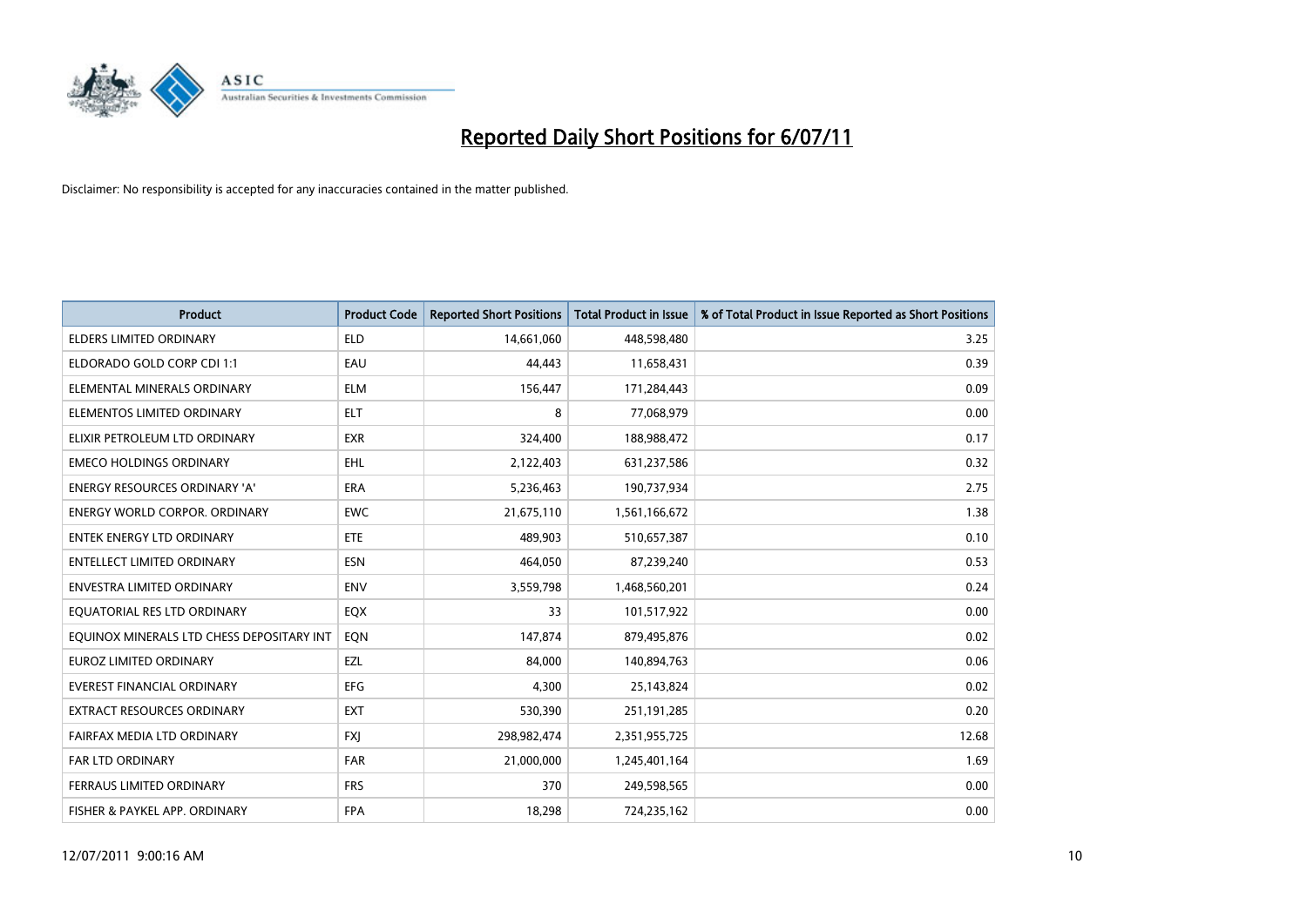

| <b>Product</b>                        | <b>Product Code</b> | <b>Reported Short Positions</b> | <b>Total Product in Issue</b> | % of Total Product in Issue Reported as Short Positions |
|---------------------------------------|---------------------|---------------------------------|-------------------------------|---------------------------------------------------------|
| FISHER & PAYKEL H. ORDINARY           | <b>FPH</b>          | 2,385,266                       | 520,473,867                   | 0.46                                                    |
| FKP PROPERTY GROUP STAPLED SECURITIES | <b>FKP</b>          | 23,079,619                      | 1,185,077,223                 | 1.94                                                    |
| FLEETWOOD CORP ORDINARY               | <b>FWD</b>          | 610,812                         | 57,847,937                    | 1.04                                                    |
| FLETCHER BUILDING ORDINARY            | <b>FBU</b>          | 6,566,162                       | 678,573,570                   | 0.97                                                    |
| FLEXIGROUP LIMITED ORDINARY           | <b>FXL</b>          | 57,642                          | 276,292,173                   | 0.02                                                    |
| <b>FLIGHT CENTRE ORDINARY</b>         | <b>FLT</b>          | 4,537,408                       | 99,953,554                    | 4.53                                                    |
| FLINDERS MINES LTD ORDINARY           | <b>FMS</b>          | 21,444,767                      | 1,820,839,571                 | 1.16                                                    |
| <b>FOCUS MINERALS LTD ORDINARY</b>    | <b>FML</b>          | 15,755,687                      | 3,440,515,431                 | 0.45                                                    |
| <b>FORGE GROUP LIMITED ORDINARY</b>   | FGE                 | 93,686                          | 82,924,014                    | 0.10                                                    |
| FORTE ENERGY NL ORDINARY              | <b>FTE</b>          | 2,658,986                       | 695,589,311                   | 0.38                                                    |
| FORTESCUE METALS GRP ORDINARY         | <b>FMG</b>          | 33,844,794                      | 3,113,348,659                 | 1.09                                                    |
| <b>FOSTER'S GROUP ORDINARY</b>        | FGL                 | 13,124,941                      | 1,940,894,542                 | 0.67                                                    |
| FTD CORPORATION ORDINARY              | <b>FTD</b>          | 8,088                           | 36,474,593                    | 0.02                                                    |
| <b>FUNTASTIC LIMITED ORDINARY</b>     | <b>FUN</b>          | 322,528                         | 340,997,682                   | 0.09                                                    |
| <b>G.U.D. HOLDINGS ORDINARY</b>       | <b>GUD</b>          | 228,258                         | 69,089,611                    | 0.33                                                    |
| <b>GALAXY RESOURCES ORDINARY</b>      | <b>GXY</b>          | 430,212                         | 323,327,000                   | 0.14                                                    |
| <b>GEODYNAMICS LIMITED ORDINARY</b>   | GDY                 | 108,692                         | 336,892,832                   | 0.04                                                    |
| <b>GINDALBIE METALS LTD ORDINARY</b>  | <b>GBG</b>          | 37,050,225                      | 935,615,590                   | 3.95                                                    |
| <b>GLOBAL MINING ORDINARY</b>         | <b>GMI</b>          | 8,951                           | 191,820,968                   | 0.00                                                    |
| <b>GLOUCESTER COAL ORDINARY</b>       | GCL                 | 437.669                         | 165,982,891                   | 0.25                                                    |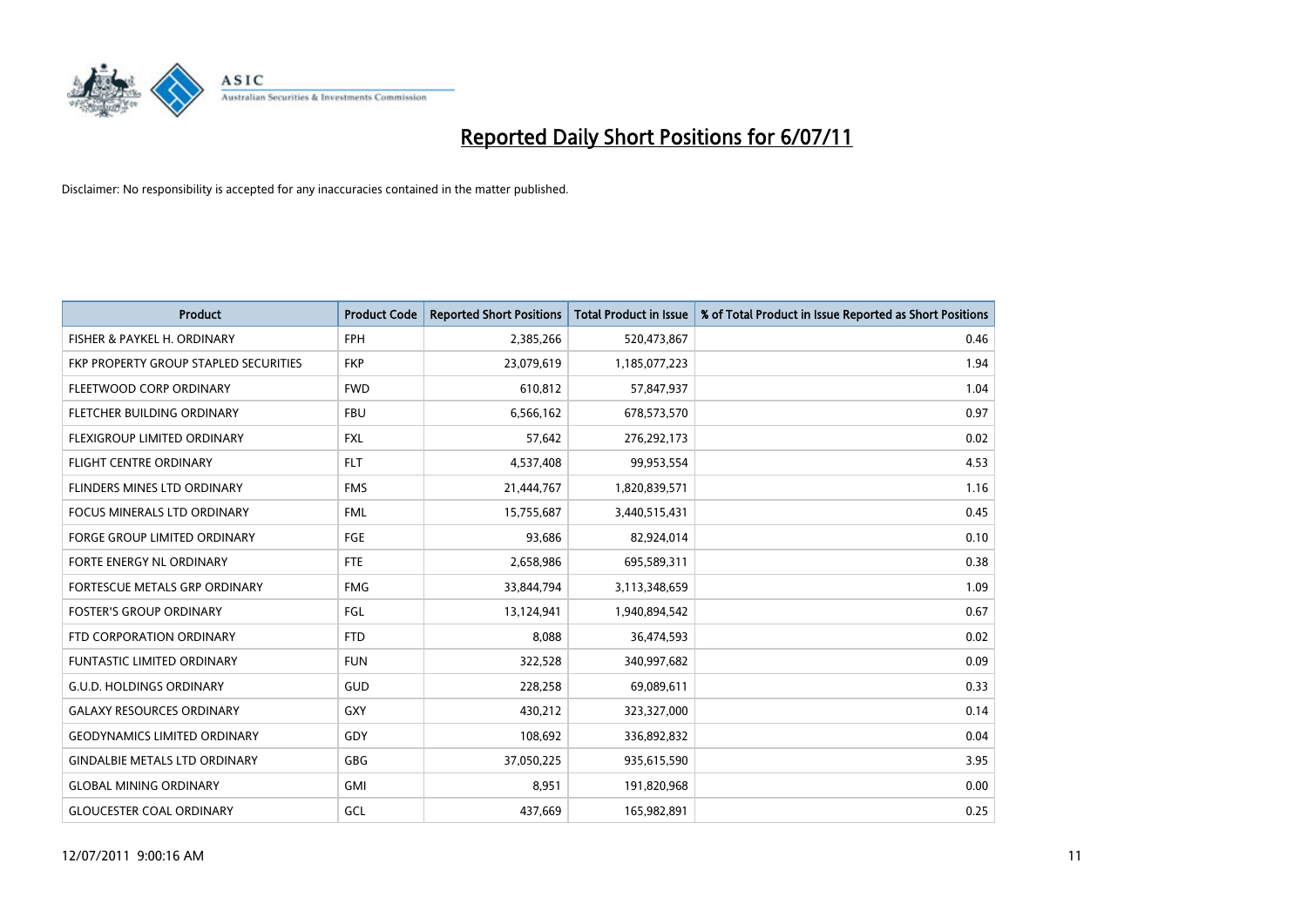

| <b>Product</b>                                 | <b>Product Code</b> | <b>Reported Short Positions</b> | <b>Total Product in Issue</b> | % of Total Product in Issue Reported as Short Positions |
|------------------------------------------------|---------------------|---------------------------------|-------------------------------|---------------------------------------------------------|
| <b>GME RESOURCES LTD ORDINARY</b>              | <b>GME</b>          | 800                             | 322,635,902                   | 0.00                                                    |
| <b>GOLD ONE INT LTD ORDINARY</b>               | GDO                 | 694,195                         | 808,848,230                   | 0.08                                                    |
| <b>GOLD ROAD RES LTD ORDINARY</b>              | GOR                 | 808.196                         | 298,904,971                   | 0.27                                                    |
| <b>GOLDEN WEST RESOURCE ORDINARY</b>           | <b>GWR</b>          | 1,617                           | 192,082,567                   | 0.00                                                    |
| <b>GOODMAN FIELDER, ORDINARY</b>               | <b>GFF</b>          | 28,491,579                      | 1,380,386,438                 | 2.05                                                    |
| <b>GOODMAN GROUP STAPLED US PROHIBIT.</b>      | <b>GMG</b>          | 51,468,486                      | 7,394,607,411                 | 0.68                                                    |
| <b>GPT GROUP STAPLED SEC.</b>                  | <b>GPT</b>          | 15,192,196                      | 1,855,529,431                 | 0.83                                                    |
| <b>GRAINCORP LIMITED A CLASS ORDINARY</b>      | <b>GNC</b>          | 963,225                         | 198,318,900                   | 0.48                                                    |
| <b>GRANGE RESOURCES, ORDINARY</b>              | <b>GRR</b>          | 243,741                         | 1,153,181,487                 | 0.01                                                    |
| <b>GREENCAP LIMITED ORDINARY</b>               | GCG                 |                                 | 262,515,385                   | 0.00                                                    |
| <b>GREENLAND MIN EN LTD ORDINARY</b>           | GGG                 | 1,541,119                       | 376,043,716                   | 0.41                                                    |
| <b>GROWTHPOINT PROPERTY RIGHTS 11-JUL-11</b>   | GOZR                | 88                              | 54,000,000                    | 0.00                                                    |
| <b>GRYPHON MINERALS LTD ORDINARY</b>           | GRY                 | 3,387,165                       | 299,922,058                   | 1.12                                                    |
| <b>GUILDFORD COAL LTD ORDINARY</b>             | <b>GUF</b>          | 1,761,129                       | 213,532,609                   | 0.83                                                    |
| <b>GUINNESS PEAT GROUP. CDI DEF SETTLEMENT</b> | GPG                 | 1,401,562                       | 283,423,611                   | 0.49                                                    |
| <b>GUNNS LIMITED ORDINARY</b>                  | <b>GNS</b>          | 60,377,458                      | 848,401,559                   | 7.11                                                    |
| <b>GWA GROUP LTD ORDINARY</b>                  | <b>GWA</b>          | 7,235,068                       | 301,525,014                   | 2.37                                                    |
| HARVEY NORMAN ORDINARY                         | <b>HVN</b>          | 42,864,392                      | 1,062,316,784                 | 4.05                                                    |
| HASTIE GROUP LIMITED ORDINARY                  | <b>HST</b>          | 2,993,415                       | 535,111,243                   | 0.55                                                    |
| HASTINGS DIVERSIFIED STAPLED SECURITY          | <b>HDF</b>          | 905,963                         | 529,187,294                   | 0.15                                                    |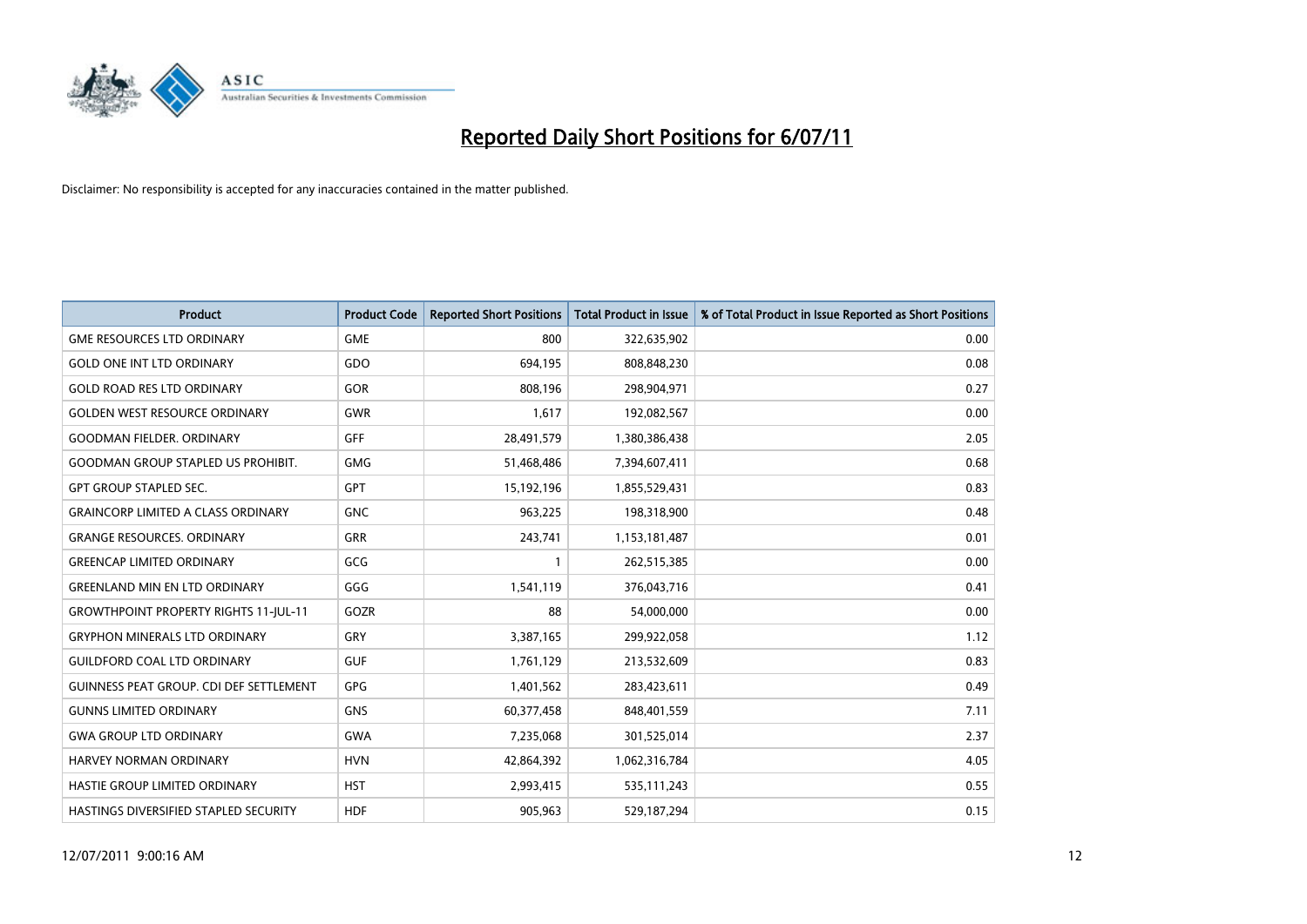

| <b>Product</b>                       | <b>Product Code</b> | <b>Reported Short Positions</b> | Total Product in Issue | % of Total Product in Issue Reported as Short Positions |
|--------------------------------------|---------------------|---------------------------------|------------------------|---------------------------------------------------------|
| <b>HEARTWARE INT INC CDI 35:1</b>    | <b>HIN</b>          | 272,008                         | 48,598,550             | 0.56                                                    |
| <b>HENDERSON GROUP CDI 1:1</b>       | <b>HGG</b>          | 4,742,324                       | 621,996,994            | 0.76                                                    |
| HFA HOLDINGS LIMITED ORDINARY        | <b>HFA</b>          | 16,273                          | 117,332,831            | 0.01                                                    |
| HIGHLANDS PACIFIC ORDINARY           | HIG                 | 2,555,624                       | 686,082,148            | 0.37                                                    |
| HILLGROVE RES LTD ORDINARY           | <b>HGO</b>          | 1,558,757                       | 793,698,575            | 0.19                                                    |
| HILLS HOLDINGS LTD ORDINARY          | <b>HIL</b>          | 3,544,931                       | 249,139,016            | 1.42                                                    |
| HORIZON OIL LIMITED ORDINARY         | <b>HZN</b>          | 7,410,129                       | 1,130,811,515          | 0.64                                                    |
| HUNNU COAL LIMITED ORDINARY          | <b>HUN</b>          | 250,260                         | 212,565,002            | 0.11                                                    |
| ICON ENERGY LIMITED ORDINARY         | <b>ICN</b>          | 68,880                          | 469,301,394            | 0.01                                                    |
| <b>IINET LIMITED ORDINARY</b>        | <b>IIN</b>          | 1,128,003                       | 152,160,119            | 0.74                                                    |
| ILUKA RESOURCES ORDINARY             | <b>ILU</b>          | 2,448,917                       | 418,700,517            | 0.57                                                    |
| <b>IMDEX LIMITED ORDINARY</b>        | <b>IMD</b>          | 39,849                          | 199,414,165            | 0.01                                                    |
| IMF (AUSTRALIA) LTD ORDINARY         | <b>IMF</b>          | 329,821                         | 123,828,193            | 0.26                                                    |
| <b>IMX RESOURCES LTD ORDINARY</b>    | <b>IXR</b>          | 20,005                          | 262,612,803            | 0.01                                                    |
| <b>INCITEC PIVOT ORDINARY</b>        | IPL                 | 3,951,270                       | 1,628,730,107          | 0.21                                                    |
| <b>INDAGO RESOURCES LTD ORDINARY</b> | <b>IDG</b>          | 8,179                           | 6,571,580              | 0.12                                                    |
| <b>INDEPENDENCE GROUP ORDINARY</b>   | <b>IGO</b>          | 999,285                         | 202,907,135            | 0.49                                                    |
| INDO MINES LIMITED ORDINARY          | <b>IDO</b>          | 1,956,438                       | 229,809,304            | 0.85                                                    |
| <b>INDOPHIL RESOURCES ORDINARY</b>   | <b>IRN</b>          | 9,385,518                       | 895,875,340            | 1.04                                                    |
| <b>INDUSTREA LIMITED ORDINARY</b>    | <b>IDL</b>          | 1,581,824                       | 364,733,566            | 0.42                                                    |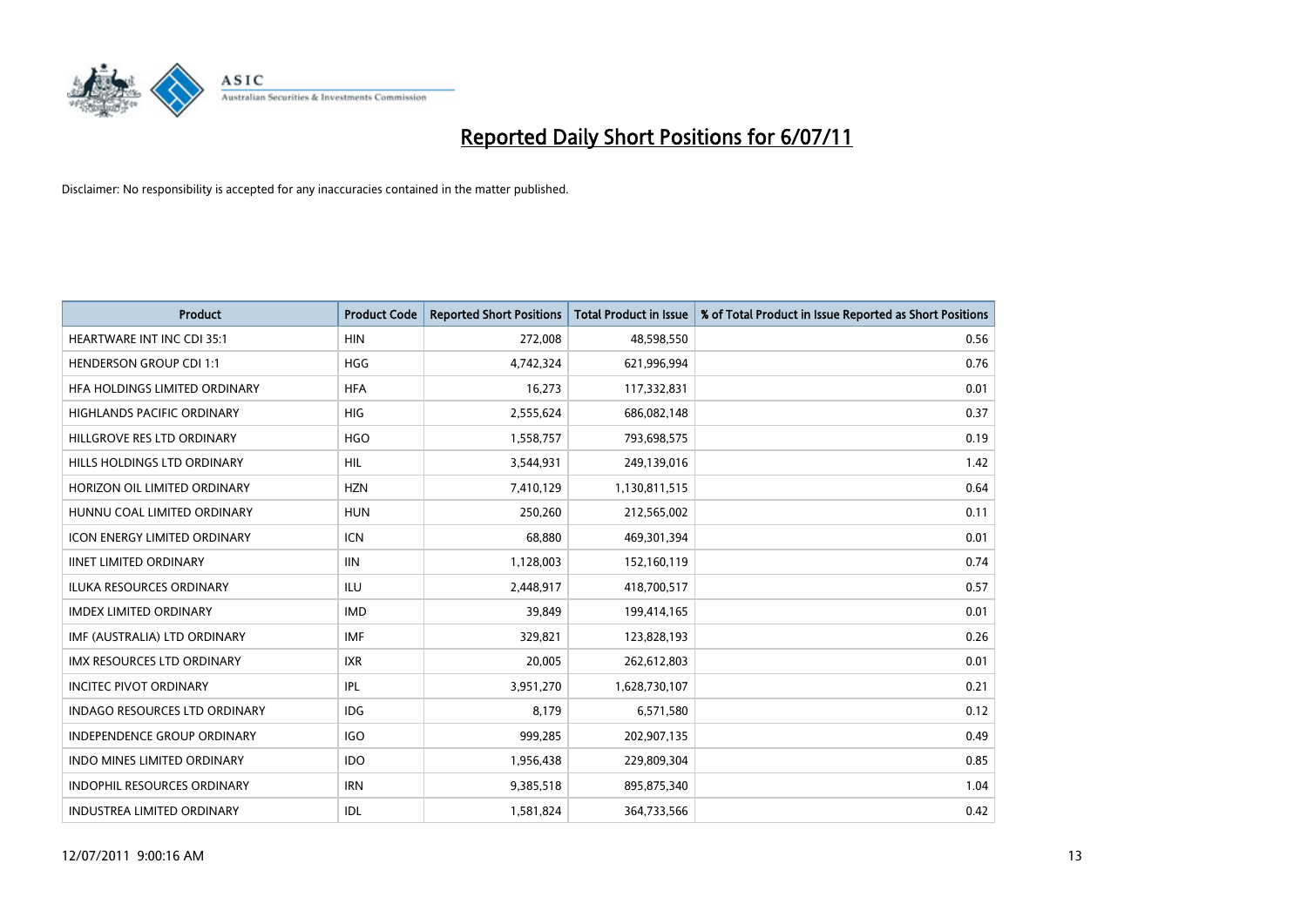

| <b>Product</b>                                | <b>Product Code</b> | <b>Reported Short Positions</b> | Total Product in Issue | % of Total Product in Issue Reported as Short Positions |
|-----------------------------------------------|---------------------|---------------------------------|------------------------|---------------------------------------------------------|
| <b>INFIGEN ENERGY STAPLED SECURITIES</b>      | <b>IFN</b>          | 3,756,767                       | 762,265,972            | 0.52                                                    |
| <b>INFRATIL LIMITED ORDINARY</b>              | IFZ                 | 110,283                         | 601,616,935            | 0.02                                                    |
| ING RE COM GROUP STAPLED SECURITIES           | <b>ILF</b>          | 9,075                           | 441,029,194            | 0.00                                                    |
| INSURANCE AUSTRALIA ORDINARY                  | IAG                 | 6,143,823                       | 2,079,034,021          | 0.30                                                    |
| INT GOLDFIELDS LTD ORDINARY                   | <b>IGS</b>          | 12,197,682                      | 571,520,386            | 2.13                                                    |
| INTEGRA MINING LTD, ORDINARY                  | <b>IGR</b>          | 6,178,145                       | 841,525,727            | 0.73                                                    |
| <b>INTREPID MINES ORDINARY</b>                | <b>IAU</b>          | 2,571,465                       | 520,802,643            | 0.48                                                    |
| <b>INVESTA OFFICE FUND STAPLED SECURITIES</b> | <b>IOF</b>          | 9,506,410                       | 2,729,071,212          | 0.33                                                    |
| <b>INVOCARE LIMITED ORDINARY</b>              | <b>IVC</b>          | 1,003,311                       | 107,912,897            | 0.93                                                    |
| ION LIMITED ORDINARY                          | <b>ION</b>          | 164,453                         | 256,365,105            | 0.06                                                    |
| <b>IOOF HOLDINGS LTD ORDINARY</b>             | IFL.                | 880,504                         | 229,794,395            | 0.37                                                    |
| <b>IRESS MARKET TECH. ORDINARY</b>            | <b>IRE</b>          | 2,253,165                       | 126,992,462            | 1.77                                                    |
| <b>IRON ORE HOLDINGS ORDINARY</b>             | <b>IOH</b>          | 82.692                          | 166,087,005            | 0.05                                                    |
| <b>ISHARES MSCI BRIC CDI 1:1</b>              | <b>IBK</b>          | 12,876                          | 3,650,000              | 0.35                                                    |
| <b>ISHARES MSCI EM MKTS CDI 1:1</b>           | <b>IEM</b>          | 234                             | 425,700,000            | 0.00                                                    |
| ISHARES S&P 500 CDI 1:1                       | <b>IVV</b>          | 7,608                           | 116,350,000            | 0.01                                                    |
| ISHARES S&P HIGH DIV ISHARES S&P HIGH DIV     | <b>IHD</b>          | 5,208                           | 2,200,055              | 0.24                                                    |
| ISHARES SMALL ORDS ISHARES SMALL ORDS         | <b>ISO</b>          | 208,082                         | 3,900,000              | 5.34                                                    |
| <b>ISOFT GROUP LIMITED ORDINARY</b>           | <b>ISF</b>          | 7,136,036                       | 1,071,236,272          | 0.66                                                    |
| <b>IVANHOE AUSTRALIA ORDINARY</b>             | <b>IVA</b>          | 107,424                         | 418,709,553            | 0.02                                                    |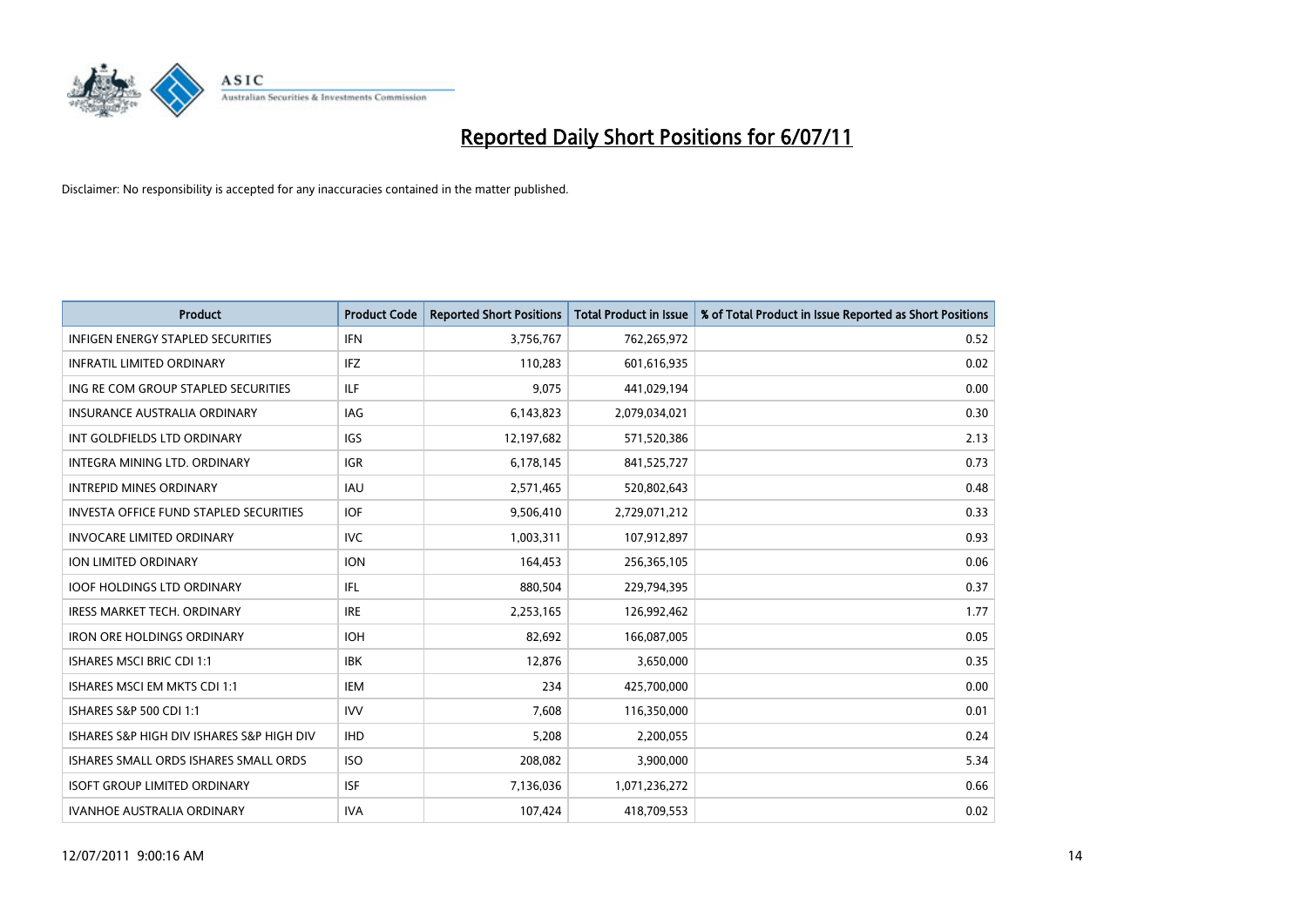

| <b>Product</b>                                  | <b>Product Code</b> | <b>Reported Short Positions</b> | Total Product in Issue | % of Total Product in Issue Reported as Short Positions |
|-------------------------------------------------|---------------------|---------------------------------|------------------------|---------------------------------------------------------|
| <b>JAMES HARDIE INDUST CHESS DEPOSITARY INT</b> | <b>JHX</b>          | 17,787,671                      | 437,311,611            | 4.06                                                    |
| <b>JAMESON RESOURCES ORDINARY</b>               | <b>JAL</b>          | 1,600,000                       | 95,828,865             | 1.67                                                    |
| <b>JB HI-FI LIMITED ORDINARY</b>                | <b>IBH</b>          | 16,191,078                      | 98,530,763             | 16.43                                                   |
| <b>JUPITER MINES ORDINARY</b>                   | <b>IMS</b>          | 257,041                         | 1,561,035,037          | 0.02                                                    |
| <b>KAGARA LTD ORDINARY</b>                      | KZL                 | 10,380,818                      | 708,583,836            | 1.45                                                    |
| KANGAROO RES LTD ORDINARY                       | <b>KRL</b>          | 600,000                         | 3,434,430,012          | 0.02                                                    |
| KAROON GAS AUSTRALIA ORDINARY                   | <b>KAR</b>          | 1,472,260                       | 221,420,769            | 0.65                                                    |
| KASBAH RESOURCES ORDINARY                       | <b>KAS</b>          | 6,766                           | 364,262,596            | 0.00                                                    |
| KATHMANDU HOLD LTD ORDINARY                     | <b>KMD</b>          | 896,697                         | 200,000,000            | 0.43                                                    |
| <b>KENTOR GOLD LIMITED ORDINARY</b>             | KGL                 | 2,500                           | 1,062,092,950          | 0.00                                                    |
| <b>KEYBRIDGE CAPITAL ORDINARY</b>               | <b>KBC</b>          | 53,057                          | 172,070,564            | 0.03                                                    |
| KIMBERLEY METALS LTD ORDINARY                   | <b>KBL</b>          | 1,820                           | 164,452,978            | 0.00                                                    |
| KINGSGATE CONSOLID, ORDINARY                    | <b>KCN</b>          | 2,968,450                       | 135,324,823            | 2.19                                                    |
| KINGSROSE MINING LTD ORDINARY                   | <b>KRM</b>          | 1,091,837                       | 264,223,455            | 0.41                                                    |
| LEIGHTON HOLDINGS ORDINARY                      | LEI                 | 5,858,809                       | 336,515,596            | 1.72                                                    |
| LEND LEASE GROUP UNIT/ORD STAPLED               | LLC                 | 2,671,914                       | 570,915,669            | 0.45                                                    |
| LINC ENERGY LTD ORDINARY                        | <b>LNC</b>          | 5,859,676                       | 503,418,900            | 1.16                                                    |
| LIQUEFIED NATURAL ORDINARY                      | LNG                 | 97,340                          | 214,449,015            | 0.05                                                    |
| LYNAS CORPORATION ORDINARY                      | <b>LYC</b>          | 46,747,611                      | 1,713,546,913          | 2.73                                                    |
| M2 TELECOMMUNICATION ORDINARY                   | <b>MTU</b>          | 103,768                         | 123,616,285            | 0.08                                                    |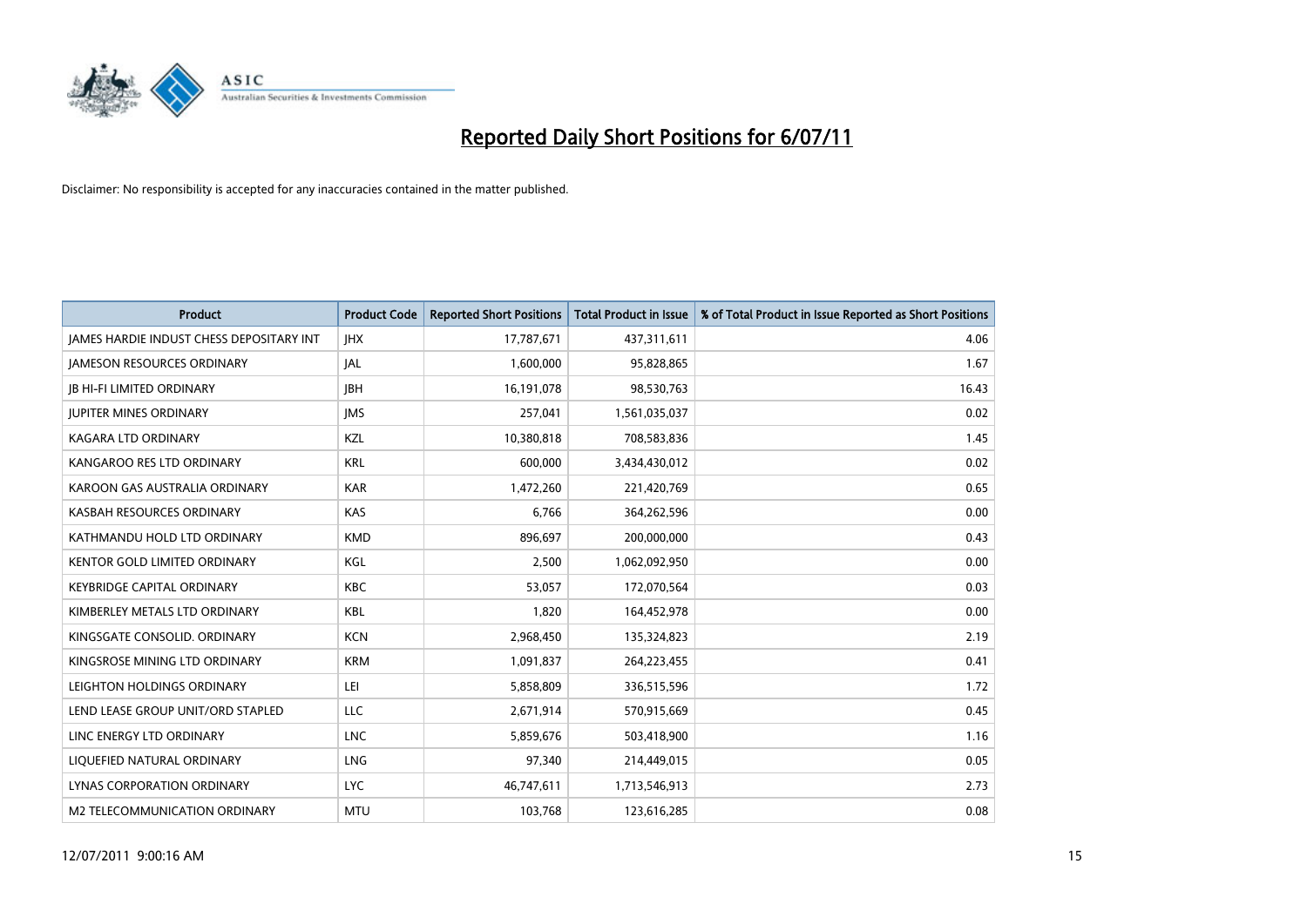

| <b>Product</b>                        | <b>Product Code</b> | <b>Reported Short Positions</b> | Total Product in Issue | % of Total Product in Issue Reported as Short Positions |
|---------------------------------------|---------------------|---------------------------------|------------------------|---------------------------------------------------------|
| <b>MACA LIMITED ORDINARY</b>          | <b>MLD</b>          | 22,650                          | 150,000,000            | 0.02                                                    |
| MACARTHUR COAL ORDINARY               | <b>MCC</b>          | 4,519,608                       | 302,092,343            | 1.50                                                    |
| <b>MACMAHON HOLDINGS ORDINARY</b>     | <b>MAH</b>          | 6,589,176                       | 733,711,705            | 0.90                                                    |
| MACO ATLAS ROADS GRP ORDINARY STAPLED | <b>MOA</b>          | 6,264,882                       | 452,345,907            | 1.37                                                    |
| MACOUARIE GROUP LTD ORDINARY          | <b>MOG</b>          | 5,096,488                       | 346,857,552            | 1.43                                                    |
| MAGMA METALS LTD. ORDINARY            | <b>MMW</b>          | 500                             | 267,180,923            | 0.00                                                    |
| MAP GROUP STAPLED US PROHIBIT.        | <b>MAP</b>          | 11,605,885                      | 1,861,210,782          | 0.61                                                    |
| MARENGO MINING ORDINARY               | <b>MGO</b>          | 139,090                         | 995,068,613            | 0.01                                                    |
| <b>MATRIX C &amp; E LTD ORDINARY</b>  | <b>MCE</b>          | 155,270                         | 77,081,507             | 0.20                                                    |
| MCMILLAN SHAKESPEARE ORDINARY         | <b>MMS</b>          | 55,092                          | 68,081,810             | 0.07                                                    |
| MCPHERSON'S LTD ORDINARY              | <b>MCP</b>          | 317,942                         | 72,401,758             | 0.44                                                    |
| MEDUSA MINING LTD ORDINARY            | MML                 | 864,906                         | 188,233,911            | 0.46                                                    |
| MELBOURNE IT LIMITED ORDINARY         | MLB                 | 153,094                         | 80,662,621             | 0.19                                                    |
| MEO AUSTRALIA LTD ORDINARY            | <b>MEO</b>          | 3,598,613                       | 539,913,260            | 0.65                                                    |
| <b>MERMAID MARINE ORDINARY</b>        | <b>MRM</b>          | 2,106,448                       | 215,376,756            | 0.97                                                    |
| MESOBLAST LIMITED ORDINARY            | <b>MSB</b>          | 2,009,116                       | 279,733,562            | 0.74                                                    |
| METALS X LIMITED ORDINARY             | <b>MLX</b>          | 624,364                         | 1,365,661,782          | 0.05                                                    |
| METCASH LIMITED ORDINARY              | <b>MTS</b>          | 32,119,934                      | 768,928,924            | 4.15                                                    |
| METGASCO LIMITED ORDINARY             | <b>MEL</b>          | 235,435                         | 276,213,791            | 0.09                                                    |
| <b>METMINCO LIMITED ORDINARY</b>      | <b>MNC</b>          | 1,741,240                       | 1,462,616,146          | 0.11                                                    |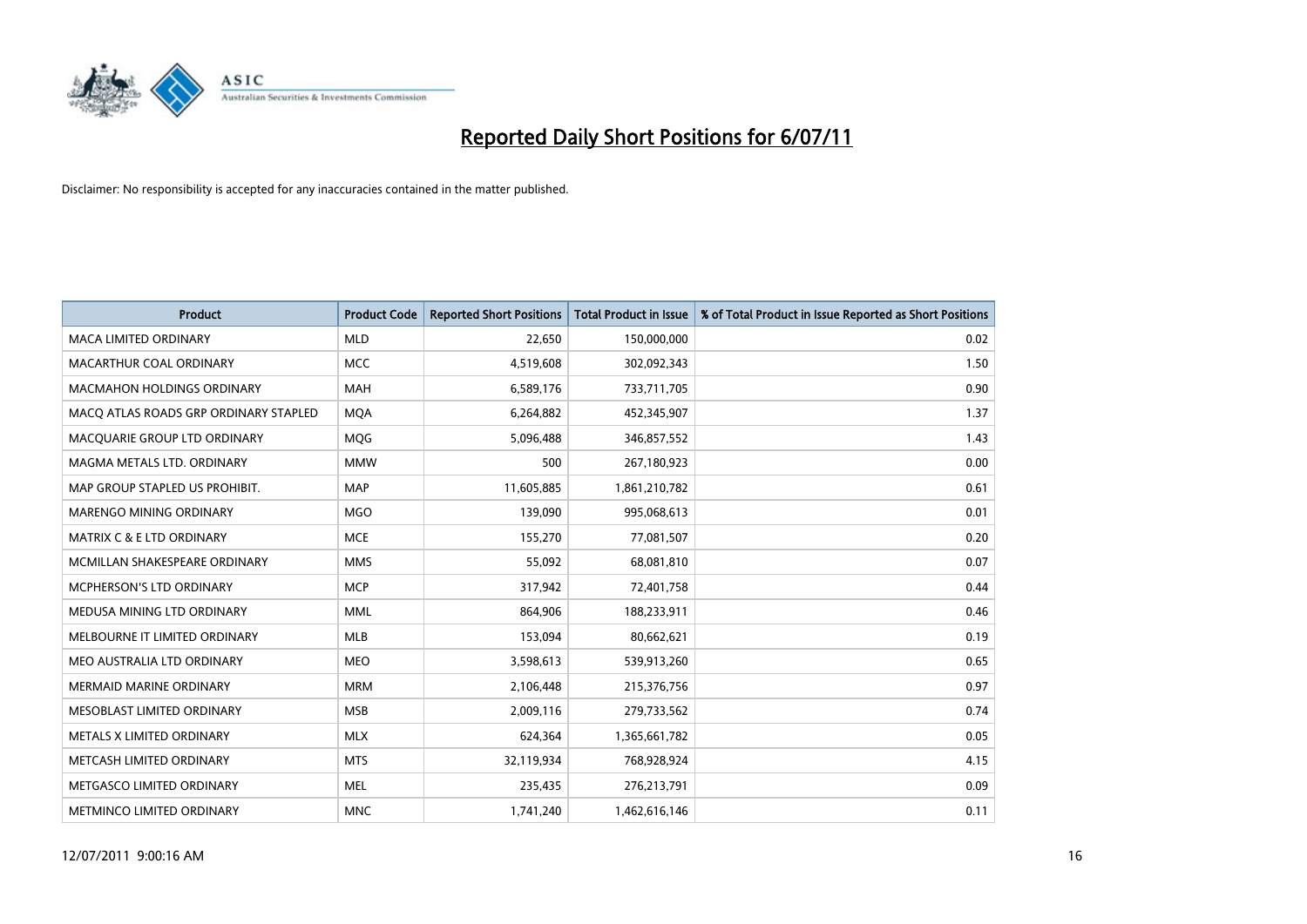

| <b>Product</b>                    | <b>Product Code</b> | <b>Reported Short Positions</b> | Total Product in Issue | % of Total Product in Issue Reported as Short Positions |
|-----------------------------------|---------------------|---------------------------------|------------------------|---------------------------------------------------------|
| MHM METALS LIMITED ORDINARY       | <b>MHM</b>          | 98,942                          | 101,617,410            | 0.10                                                    |
| MICLYN EXP OFFSHR ORDINARY        | <b>MIO</b>          | 621,522                         | 274,618,684            | 0.21                                                    |
| MINARA RESOURCES ORDINARY         | <b>MRE</b>          | 9,070,731                       | 1,169,424,487          | 0.76                                                    |
| MINCOR RESOURCES NL ORDINARY      | <b>MCR</b>          | 1,197,265                       | 200,608,804            | 0.58                                                    |
| MINEMAKERS LIMITED ORDINARY       | <b>MAK</b>          | 44,227                          | 227,003,950            | 0.02                                                    |
| MINERAL DEPOSITS ORDINARY         | <b>MDL</b>          | 165,853                         | 83,415,116             | 0.19                                                    |
| MINERAL RESOURCES, ORDINARY       | <b>MIN</b>          | 912,258                         | 169,168,017            | 0.53                                                    |
| MIRABELA NICKEL LTD ORDINARY      | <b>MBN</b>          | 10,145,354                      | 491,561,237            | 2.06                                                    |
| MIRVAC GROUP STAPLED SECURITIES   | <b>MGR</b>          | 25,988,603                      | 3,416,924,188          | 0.73                                                    |
| MISSION NEWENERGY ORDINARY        | <b>MBT</b>          | 2,000                           | 8,512,259              | 0.02                                                    |
| MOLOPO ENERGY LTD ORDINARY        | <b>MPO</b>          | 1,469,267                       | 247,940,175            | 0.58                                                    |
| MOLY MINES LIMITED ORDINARY       | <b>MOL</b>          | 48,000                          | 384,893,989            | 0.01                                                    |
| MONADELPHOUS GROUP ORDINARY       | <b>MND</b>          | 588,731                         | 87,576,827             | 0.67                                                    |
| MORTGAGE CHOICE LTD ORDINARY      | <b>MOC</b>          | 23,932                          | 119,948,255            | 0.02                                                    |
| <b>MOUNT GIBSON IRON ORDINARY</b> | <b>MGX</b>          | 7,635,775                       | 1,082,570,693          | 0.70                                                    |
| MSF SUGAR LIMITED ORDINARY        | <b>MSF</b>          | 29,108                          | 69,165,378             | 0.04                                                    |
| MULTIPLEX SITES SITES             | <b>MXUPA</b>        | 178                             | 4,500,000              | 0.00                                                    |
| MURCHISON METALS LTD ORDINARY     | <b>MMX</b>          | 15,228,236                      | 435,884,268            | 3.47                                                    |
| <b>MYER HOLDINGS LTD ORDINARY</b> | <b>MYR</b>          | 18,493,296                      | 582,947,884            | 3.18                                                    |
| MYSTATE LIMITED ORDINARY          | <b>MYS</b>          | 1,400                           | 67,439,158             | 0.00                                                    |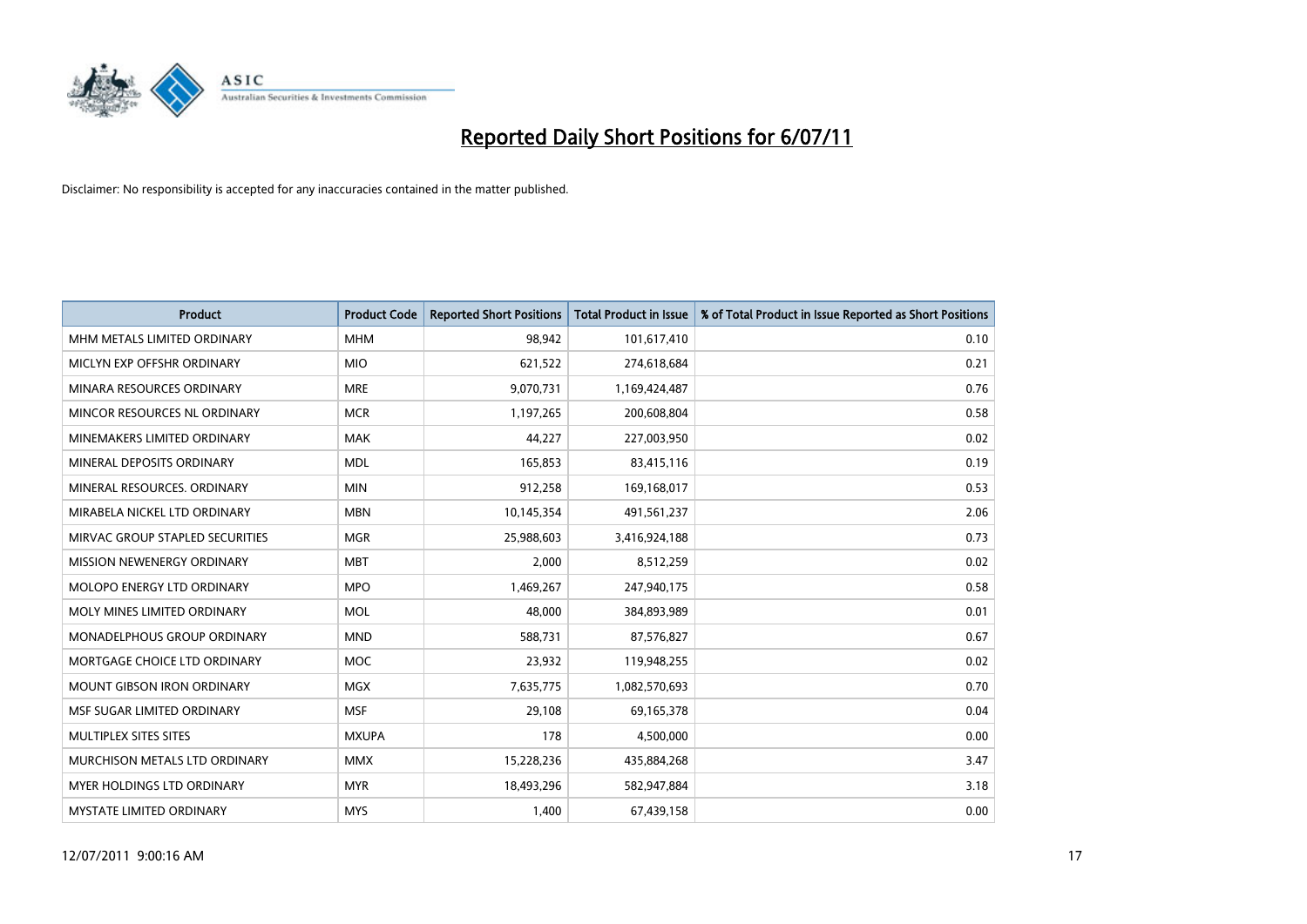

| <b>Product</b>                | <b>Product Code</b> | <b>Reported Short Positions</b> | <b>Total Product in Issue</b> | % of Total Product in Issue Reported as Short Positions |
|-------------------------------|---------------------|---------------------------------|-------------------------------|---------------------------------------------------------|
| NANOSONICS LIMITED ORDINARY   | <b>NAN</b>          | 14,745                          | 230,490,585                   | 0.01                                                    |
| NATIONAL AUST. BANK ORDINARY  | <b>NAB</b>          | 14,913,908                      | 2,169,819,076                 | 0.66                                                    |
| NATURAL FUEL LIMITED ORDINARY | <b>NFL</b>          |                                 | 1,121,912                     | 0.00                                                    |
| NAVIGATOR RESOURCES ORDINARY  | <b>NAV</b>          | 500                             | 465,790,327                   | 0.00                                                    |
| NAVITAS LIMITED ORDINARY      | <b>NVT</b>          | 3,300,117                       | 375,230,115                   | 0.88                                                    |
| NEPTUNE MARINE ORDINARY       | <b>NMS</b>          | 910,236                         | 1,747,612,299                 | 0.05                                                    |
| NEW HOPE CORPORATION ORDINARY | <b>NHC</b>          | 1,152,781                       | 830,230,549                   | 0.13                                                    |
| NEWCREST MINING ORDINARY      | <b>NCM</b>          | 2,298,247                       | 765,000,000                   | 0.27                                                    |
| NEWS CORP A NON-VOTING CDI    | <b>NWSLV</b>        | 2,972,137                       | 1,829,576,128                 | 0.16                                                    |
| NEWS CORP B VOTING CDI        | <b>NWS</b>          | 2,878,061                       | 798,520,953                   | 0.34                                                    |
| NEXBIS LIMITED ORDINARY       | <b>NBS</b>          | 142,233                         | 798,356,704                   | 0.02                                                    |
| NEXUS ENERGY LIMITED ORDINARY | <b>NXS</b>          | 21,160,508                      | 1,326,337,066                 | 1.58                                                    |
| NIB HOLDINGS LIMITED ORDINARY | <b>NHF</b>          | 7,471                           | 466,765,752                   | 0.00                                                    |
| NICK SCALI LIMITED ORDINARY   | <b>NCK</b>          | 5,000                           | 81,000,000                    | 0.01                                                    |
| NIDO PETROLEUM ORDINARY       | <b>NDO</b>          | 282,693                         | 1,389,163,151                 | 0.01                                                    |
| NKWE PLATINUM 10C US COMMON   | <b>NKP</b>          | 237,306                         | 559,651,184                   | 0.04                                                    |
| NOBLE MINERAL RES ORDINARY    | <b>NMG</b>          | 3,431,251                       | 395,770,881                   | 0.87                                                    |
| NORTHERN CREST ORDINARY       | <b>NOC</b>          | 24,345                          | 133,484,723                   | 0.02                                                    |
| NORTHERN IRON LTD ORDINARY    | <b>NFE</b>          | 675,097                         | 336,084,863                   | 0.19                                                    |
| NRW HOLDINGS LIMITED ORDINARY | <b>NWH</b>          | 1,957,938                       | 278,888,011                   | 0.69                                                    |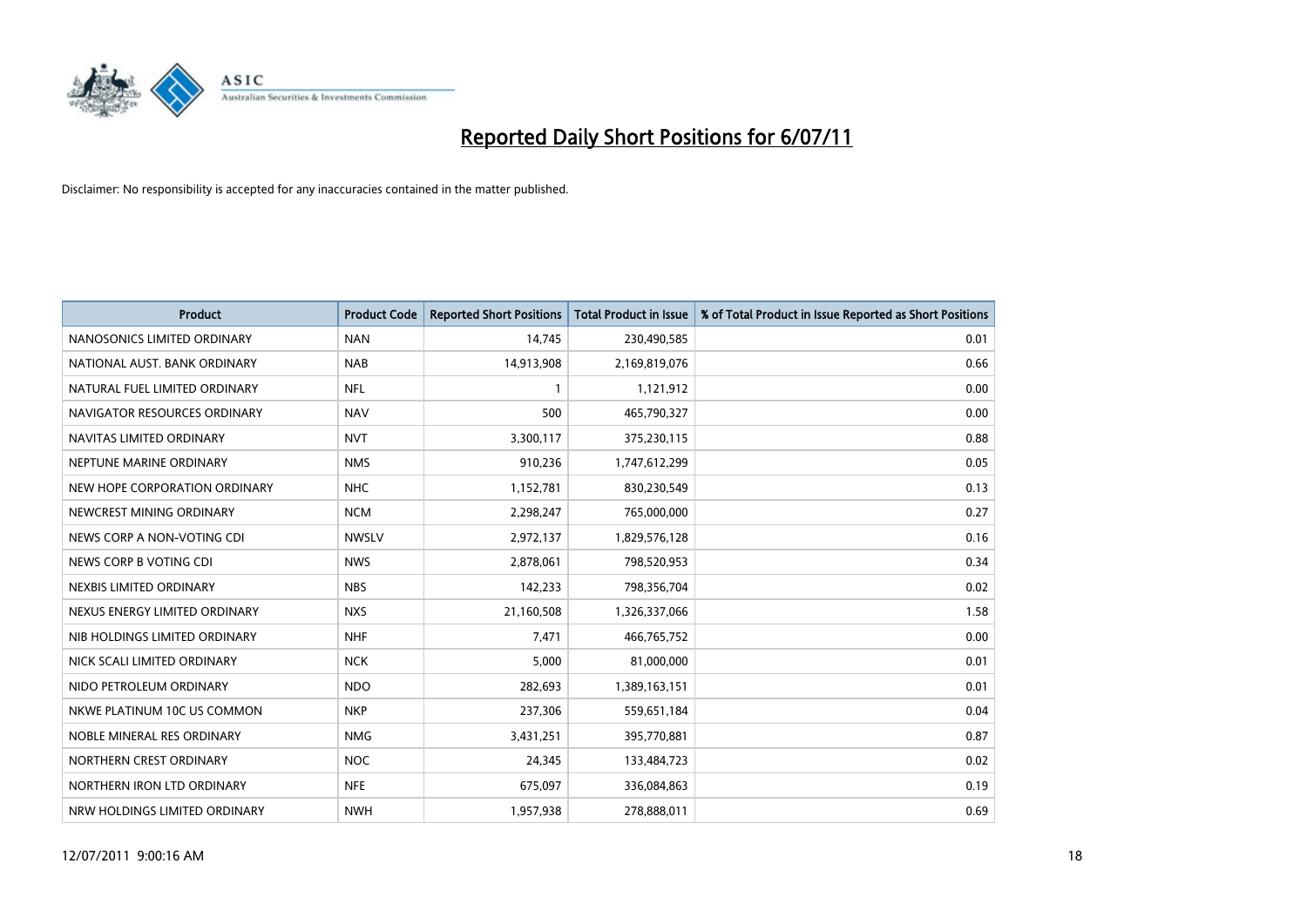

| <b>Product</b>                        | <b>Product Code</b> | <b>Reported Short Positions</b> | <b>Total Product in Issue</b> | % of Total Product in Issue Reported as Short Positions |
|---------------------------------------|---------------------|---------------------------------|-------------------------------|---------------------------------------------------------|
| NUCOAL RESOURCES NL ORDINARY          | <b>NCR</b>          | 158,973                         | 437,193,340                   | 0.04                                                    |
| NUFARM LIMITED ORDINARY               | <b>NUF</b>          | 6,527,209                       | 261,833,005                   | 2.49                                                    |
| NUPLEX INDUSTRIES ORDINARY            | <b>NPX</b>          | 62,580                          | 196,748,316                   | 0.03                                                    |
| OAKTON LIMITED ORDINARY               | <b>OKN</b>          | 622,436                         | 93,800,235                    | 0.67                                                    |
| OCEANAGOLD CORP. CHESS DEPOSITARY INT | <b>OGC</b>          | 888,714                         | 262,590,386                   | 0.33                                                    |
| OCEANIA CAPITAL LTD ORDINARY          | <b>OCP</b>          | 2,500                           | 91,921,295                    | 0.00                                                    |
| OIL SEARCH LTD ORDINARY               | OSH                 | 10,407,421                      | 1,320,648,378                 | 0.77                                                    |
| OM HOLDINGS LIMITED ORDINARY          | <b>OMH</b>          | 8,097,320                       | 504,105,150                   | 1.61                                                    |
| <b>ONESTEEL LIMITED ORDINARY</b>      | OST                 | 24,852,298                      | 1,338,106,652                 | 1.85                                                    |
| ORICA LIMITED ORDINARY                | ORI                 | 3,657,525                       | 363,966,570                   | 0.97                                                    |
| ORIGIN ENERGY ORDINARY                | <b>ORG</b>          | 2,300,276                       | 1,064,507,259                 | 0.20                                                    |
| OROCOBRE LIMITED ORDINARY             | <b>ORE</b>          | 172,433                         | 103,063,894                   | 0.17                                                    |
| OROTONGROUP LIMITED ORDINARY          | ORL                 | 80,001                          | 40,880,902                    | 0.20                                                    |
| OTTO ENERGY LIMITED ORDINARY          | OEL                 | 109,204                         | 1,134,540,071                 | 0.01                                                    |
| OZ MINERALS ORDINARY                  | OZL                 | 5,819,526                       | 323,877,514                   | 1.78                                                    |
| <b>PACIFIC BRANDS ORDINARY</b>        | <b>PBG</b>          | 8,211,954                       | 931,386,248                   | 0.89                                                    |
| PALADIN ENERGY LTD ORDINARY           | PDN                 | 11,174,645                      | 777,698,217                   | 1.43                                                    |
| PANAUST LIMITED ORDINARY              | <b>PNA</b>          | 11,081,310                      | 593,651,483                   | 1.85                                                    |
| PANORAMIC RESOURCES ORDINARY          | PAN                 | 899,286                         | 207,050,710                   | 0.43                                                    |
| PAPERLINX LIMITED ORDINARY            | <b>PPX</b>          | 5,316,985                       | 603,580,761                   | 0.89                                                    |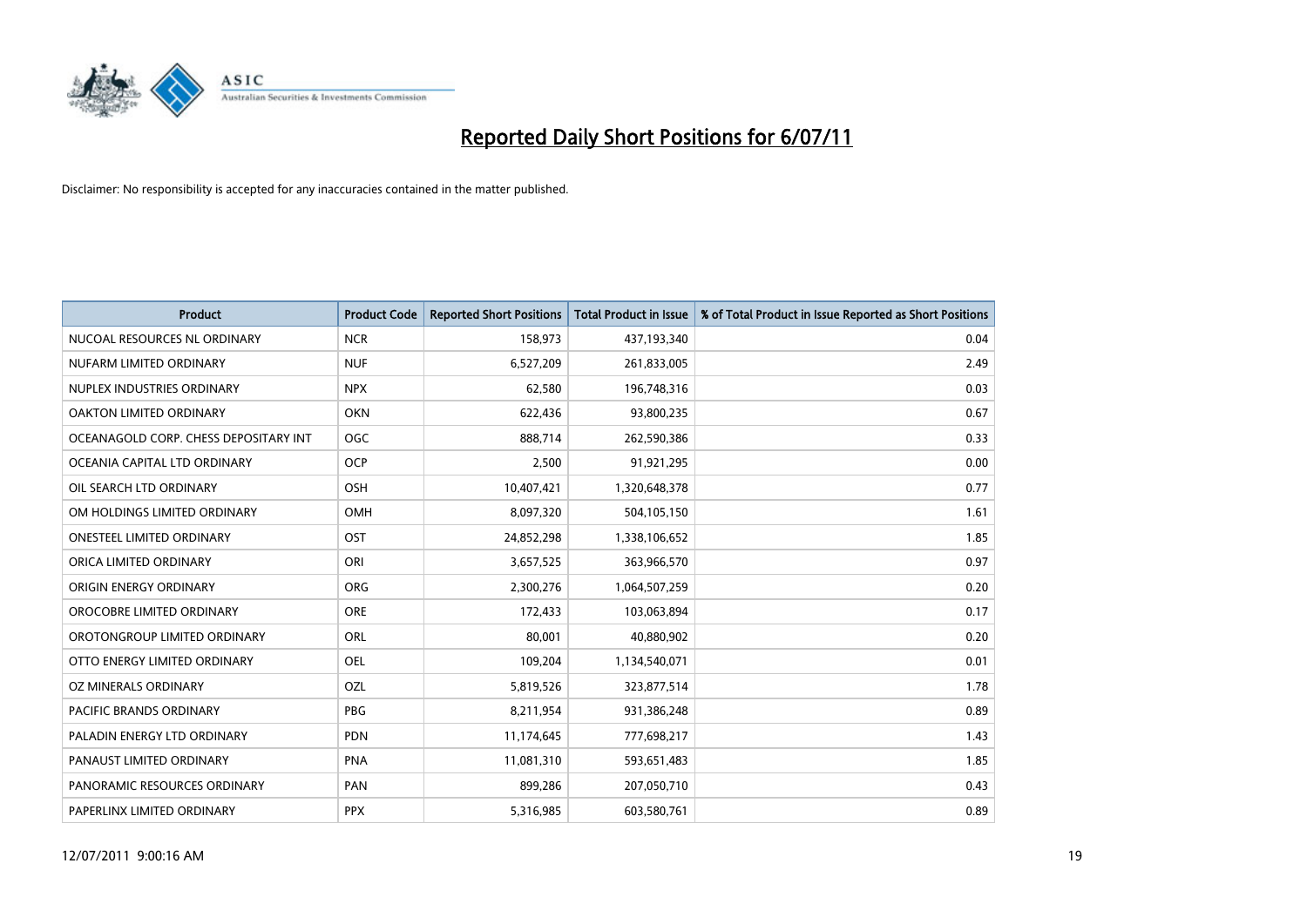

| Product                       | <b>Product Code</b> | <b>Reported Short Positions</b> | Total Product in Issue | % of Total Product in Issue Reported as Short Positions |
|-------------------------------|---------------------|---------------------------------|------------------------|---------------------------------------------------------|
| PAPILLON RES LTD ORDINARY     | PIR                 | 277,374                         | 203,221,972            | 0.13                                                    |
| PATTIES FOODS LTD ORDINARY    | PFL                 |                                 | 138,989,223            | 0.00                                                    |
| PEAK RESOURCES ORDINARY       | <b>PEK</b>          | 50,058                          | 155,979,643            | 0.03                                                    |
| PEET LIMITED ORDINARY         | PPC                 | 91,224                          | 318,038,544            | 0.02                                                    |
| PENINSULA ENERGY LTD ORDINARY | <b>PEN</b>          | 226,168                         | 2,093,420,252          | 0.01                                                    |
| PERILYA LIMITED ORDINARY      | PEM                 | 646,514                         | 526,075,563            | 0.13                                                    |
| PERPETUAL LIMITED ORDINARY    | PPT                 | 2,722,528                       | 44,671,129             | 6.09                                                    |
| PERSEUS MINING LTD ORDINARY   | PRU                 | 5,374,407                       | 425,617,088            | 1.26                                                    |
| PETSEC ENERGY ORDINARY        | <b>PSA</b>          | 223,332                         | 231,283,622            | 0.10                                                    |
| PHARMAXIS LTD ORDINARY        | <b>PXS</b>          | 1,082,574                       | 228,290,309            | 0.46                                                    |
| PHOTON GROUP LTD ORDINARY     | <b>PGA</b>          | 250,510                         | 1,540,886,866          | 0.02                                                    |
| PLATINUM ASSET ORDINARY       | <b>PTM</b>          | 8,795,502                       | 561,347,878            | 1.57                                                    |
| PLATINUM AUSTRALIA ORDINARY   | <b>PLA</b>          | 3,753,162                       | 392,430,039            | 0.95                                                    |
| PLATINUM CAPITAL LTD ORDINARY | <b>PMC</b>          |                                 | 164,959,410            | 0.00                                                    |
| PLUTON RESOURCES ORDINARY     | PLV                 | 168,538                         | 187,026,448            | 0.09                                                    |
| PMP LIMITED ORDINARY          | <b>PMP</b>          | 64,794                          | 329,879,212            | 0.01                                                    |
| PORT BOUVARD LIMITED ORDINARY | PBD                 | 6,754                           | 593,868,295            | 0.00                                                    |
| PRANA BIOTECHNOLOGY ORDINARY  | PBT                 | 607,650                         | 275,286,783            | 0.22                                                    |
| PREMIER INVESTMENTS ORDINARY  | <b>PMV</b>          | 626,712                         | 155,062,831            | 0.41                                                    |
| PRIMA BIOMED LTD ORDINARY     | <b>PRR</b>          | 311,935                         | 981,015,629            | 0.03                                                    |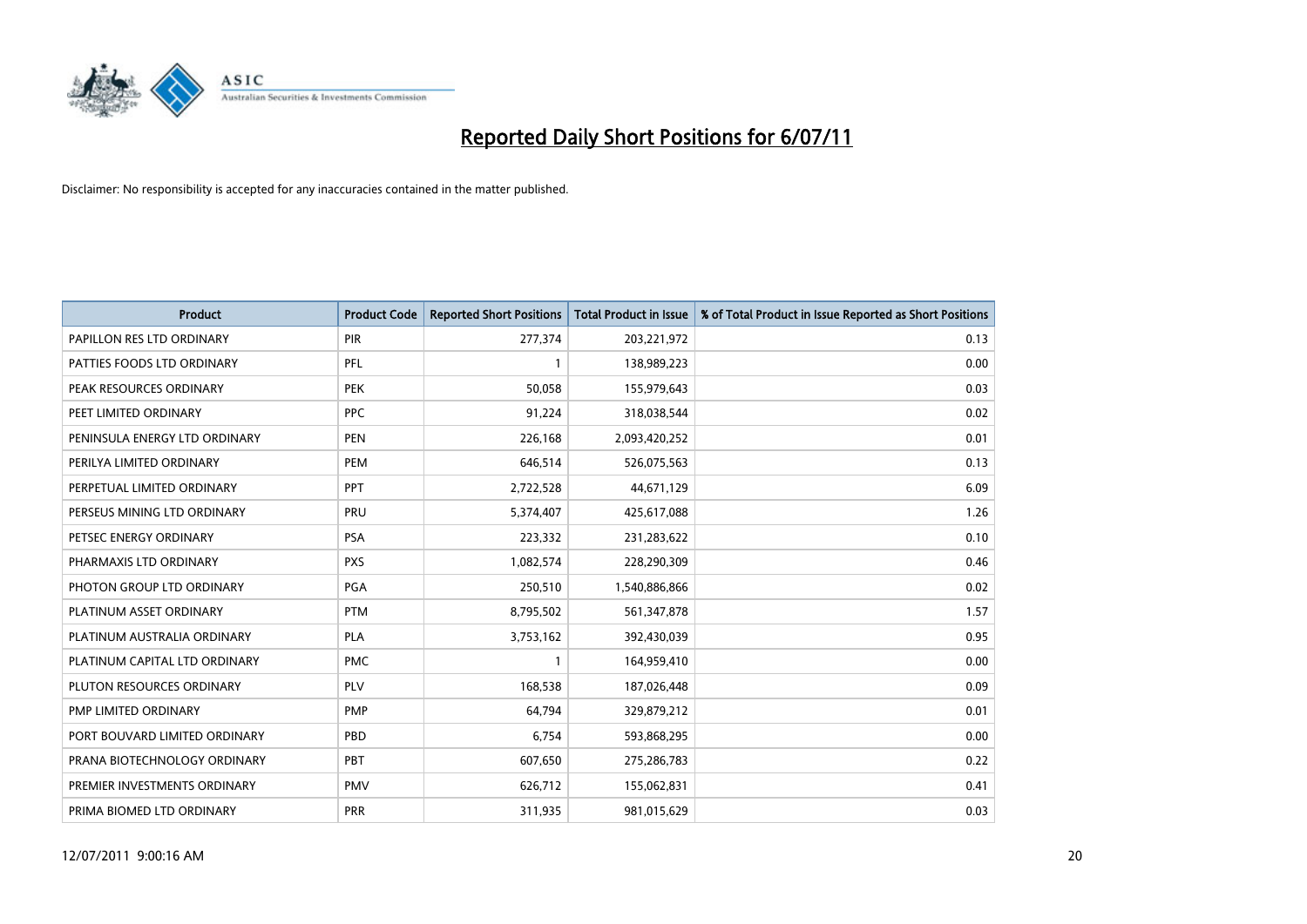

| <b>Product</b>                       | <b>Product Code</b> | <b>Reported Short Positions</b> | Total Product in Issue | % of Total Product in Issue Reported as Short Positions |
|--------------------------------------|---------------------|---------------------------------|------------------------|---------------------------------------------------------|
| PRIMARY HEALTH CARE ORDINARY         | PRY                 | 9,736,126                       | 497,419,803            | 1.95                                                    |
| PRIME MEDIA GRP LTD ORDINARY         | PRT                 | 2                               | 366,330,303            | 0.00                                                    |
| PROGEN PHARMACEUTIC ORDINARY         | PGL                 | 151,596                         | 24,709,097             | 0.61                                                    |
| PROGRAMMED ORDINARY                  | <b>PRG</b>          | 368,027                         | 118,169,908            | 0.30                                                    |
| <b>PSIVIDA CORP CDI 1:1</b>          | <b>PVA</b>          | 6,878                           | 8,862,492              | 0.08                                                    |
| <b>QANTAS AIRWAYS ORDINARY</b>       | QAN                 | 37,601,817                      | 2,265,123,620          | 1.64                                                    |
| OBE INSURANCE GROUP ORDINARY         | OBE                 | 19,795,057                      | 1,092,654,587          | 1.78                                                    |
| OR NATIONAL LIMITED ORDINARY         | <b>ORN</b>          | 22,340,622                      | 2,440,000,000          | 0.91                                                    |
| <b>QUBE LOGISTICS ORDINARY UNITS</b> | <b>QUB</b>          | 19,609,860                      | 610,839,329            | 3.21                                                    |
| RAMELIUS RESOURCES ORDINARY          | <b>RMS</b>          | 730,007                         | 291,767,215            | 0.25                                                    |
| RAMSAY HEALTH CARE ORDINARY          | <b>RHC</b>          | 1,496,147                       | 202,081,252            | 0.75                                                    |
| <b>RCR TOMLINSON ORDINARY</b>        | <b>RCR</b>          | 70,541                          | 132,010,172            | 0.05                                                    |
| <b>REA GROUP ORDINARY</b>            | <b>REA</b>          | 70,438                          | 130,401,680            | 0.04                                                    |
| <b>RECKON LIMITED ORDINARY</b>       | <b>RKN</b>          | 17,411                          | 133,384,060            | 0.02                                                    |
| <b>RED FORK ENERGY ORDINARY</b>      | <b>RFE</b>          | 8,083                           | 269,769,853            | 0.00                                                    |
| REDBANK ENERGY LTD ORDINARY          | <b>AEI</b>          | 13                              | 786,287                | 0.00                                                    |
| REDFLEX HOLDINGS ORDINARY            | <b>RDF</b>          | 10                              | 110,345,599            | 0.00                                                    |
| REED RESOURCES LTD ORDINARY          | <b>RDR</b>          | 431,047                         | 264,742,501            | 0.16                                                    |
| <b>REGIS RESOURCES ORDINARY</b>      | <b>RRL</b>          | 1,904,324                       | 432,072,718            | 0.45                                                    |
| RESMED INC CDI 10:1                  | <b>RMD</b>          | 11,182,457                      | 1,545,678,330          | 0.68                                                    |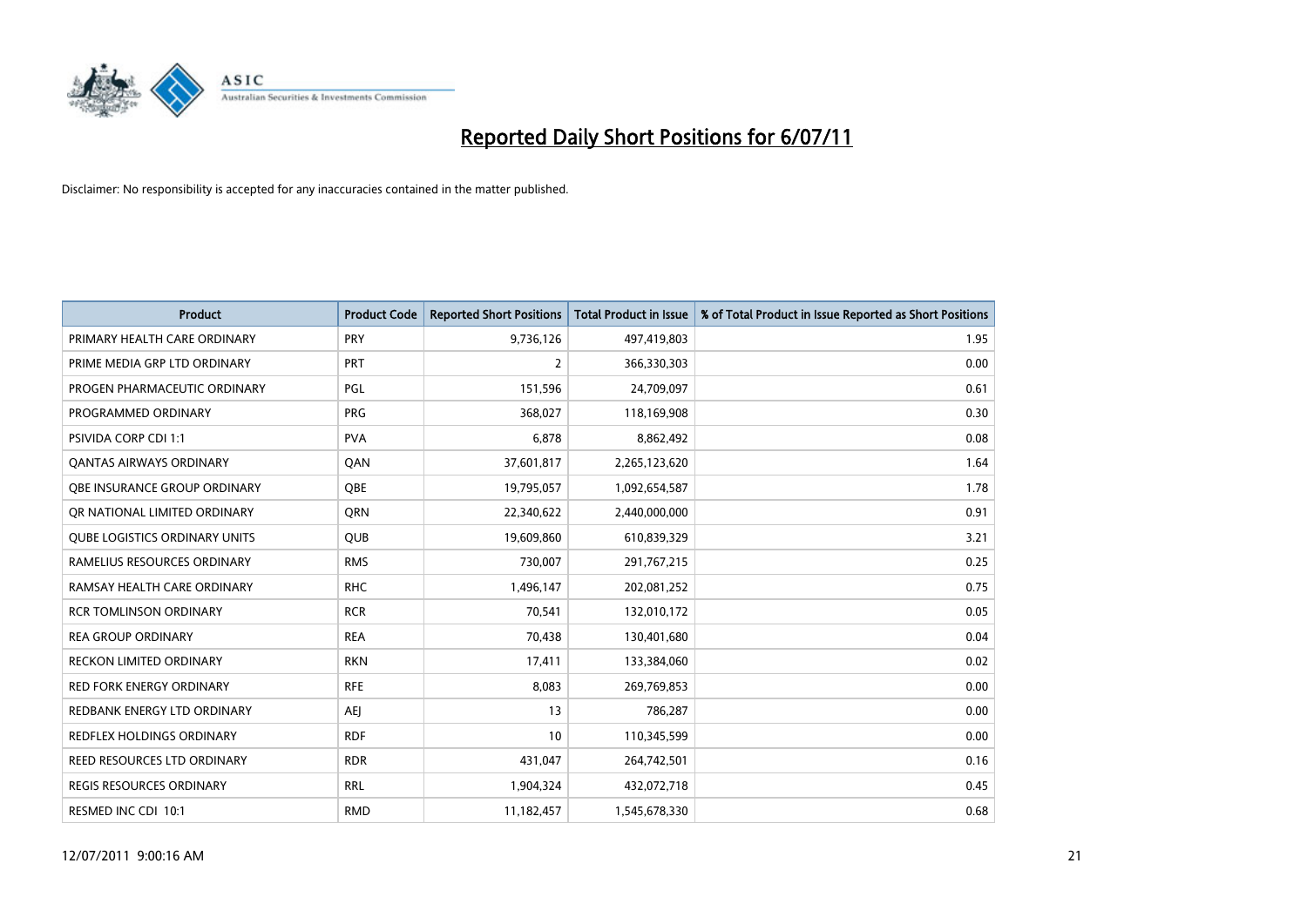

| <b>Product</b>                    | <b>Product Code</b> | <b>Reported Short Positions</b> | <b>Total Product in Issue</b> | % of Total Product in Issue Reported as Short Positions |
|-----------------------------------|---------------------|---------------------------------|-------------------------------|---------------------------------------------------------|
| <b>RESOLUTE MINING ORDINARY</b>   | <b>RSG</b>          | 12,297,605                      | 467,638,948                   | 2.63                                                    |
| RESOURCE AND INVEST. ORDINARY     | <b>RNI</b>          | 8,440                           | 124,784,308                   | 0.01                                                    |
| RESOURCE GENERATION ORDINARY      | <b>RES</b>          | 328,635                         | 262,895,652                   | 0.13                                                    |
| REVERSE CORP LIMITED ORDINARY     | <b>REF</b>          | 25,141                          | 92,382,175                    | 0.03                                                    |
| REX MINERALS LIMITED ORDINARY     | <b>RXM</b>          | 928,720                         | 153,635,519                   | 0.60                                                    |
| <b>RHG LIMITED ORDINARY</b>       | <b>RHG</b>          | 447,004                         | 318,092,978                   | 0.13                                                    |
| <b>RIALTO ENERGY ORDINARY</b>     | <b>RIA</b>          | 132,969                         | 360,006,264                   | 0.04                                                    |
| RIDLEY CORPORATION ORDINARY       | <b>RIC</b>          | 827,716                         | 307,817,071                   | 0.27                                                    |
| RIO TINTO LIMITED ORDINARY        | <b>RIO</b>          | 16,511,102                      | 435,758,720                   | 3.78                                                    |
| <b>RIVERCITY MOTORWAY STAPLED</b> | <b>RCY</b>          | 132,000                         | 957,010,115                   | 0.01                                                    |
| RIVERSDALE MINING ORDINARY        | <b>RIV</b>          | 10,200                          | 244,431,186                   | 0.00                                                    |
| ROBUST RESOURCES ORDINARY         | <b>ROL</b>          | 1,156,687                       | 84,944,097                    | 1.36                                                    |
| ROC OIL COMPANY ORDINARY          | <b>ROC</b>          | 1,284,212                       | 713,254,560                   | 0.19                                                    |
| ROYAL WOLF HOLDINGS ORDINARY      | <b>RWH</b>          | 60,000                          | 100,387,052                   | 0.06                                                    |
| SAI GLOBAL LIMITED ORDINARY       | SAI                 | 128,215                         | 199,552,155                   | 0.07                                                    |
| SALMAT LIMITED ORDINARY           | <b>SLM</b>          | 670,323                         | 159,780,299                   | 0.42                                                    |
| SAMSON OIL & GAS LTD ORDINARY     | SSN                 | 2,483,871                       | 1,731,976,929                 | 0.14                                                    |
| SANDFIRE RESOURCES ORDINARY       | <b>SFR</b>          | 1,515,667                       | 149,384,969                   | 0.99                                                    |
| <b>SANTOS LTD ORDINARY</b>        | <b>STO</b>          | 5,555,091                       | 877,955,815                   | 0.62                                                    |
| SARACEN MINERAL ORDINARY          | <b>SAR</b>          | 197,086                         | 492,251,415                   | 0.03                                                    |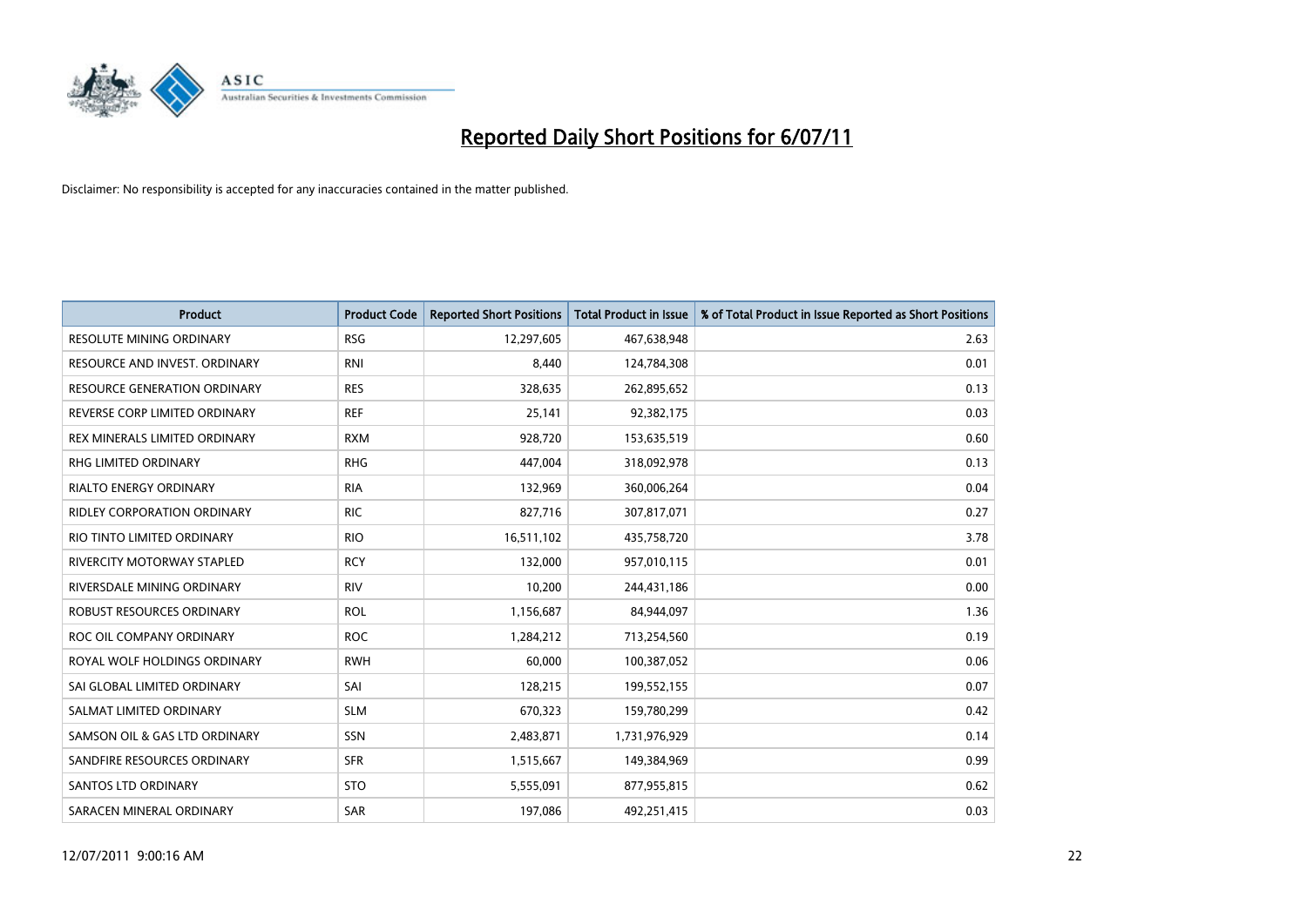

| <b>Product</b>                           | <b>Product Code</b> | <b>Reported Short Positions</b> | <b>Total Product in Issue</b> | % of Total Product in Issue Reported as Short Positions |
|------------------------------------------|---------------------|---------------------------------|-------------------------------|---------------------------------------------------------|
| SEDGMAN LIMITED ORDINARY                 | <b>SDM</b>          | 393,044                         | 209,752,689                   | 0.19                                                    |
| SEEK LIMITED ORDINARY                    | <b>SEK</b>          | 11,677,722                      | 336,584,488                   | 3.47                                                    |
| SELECT HARVESTS ORDINARY                 | SHV                 | 235,824                         | 56,226,960                    | 0.42                                                    |
| SENETAS CORPORATION ORDINARY             | <b>SEN</b>          | 756,999                         | 463,105,195                   | 0.16                                                    |
| SENEX ENERGY LIMITED ORDINARY            | SXY                 | 42.457                          | 758,280,547                   | 0.01                                                    |
| SERVCORP LIMITED ORDINARY                | SRV                 | 144,362                         | 98,440,807                    | 0.14                                                    |
| SERVICE STREAM ORDINARY                  | <b>SSM</b>          | 429.679                         | 283,418,867                   | 0.15                                                    |
| SEVEN GROUP HOLDINGS ORDINARY            | <b>SVW</b>          | 1,544,571                       | 306,410,281                   | 0.49                                                    |
| SEVEN WEST MEDIA LTD ORDINARY            | <b>SWM</b>          | 4,064,281                       | 610,327,899                   | 0.65                                                    |
| SIGMA PHARMACEUTICAL ORDINARY            | <b>SIP</b>          | 15,516,560                      | 1,178,626,572                 | 1.33                                                    |
| SILEX SYSTEMS ORDINARY                   | <b>SLX</b>          | 320,390                         | 170,133,997                   | 0.18                                                    |
| SILVER LAKE RESOURCE ORDINARY            | <b>SLR</b>          | 223,857                         | 178,882,838                   | 0.12                                                    |
| SIMS METAL MGMT LTD ORDINARY             | SGM                 | 4,174,027                       | 205,395,581                   | 2.03                                                    |
| SINGAPORE TELECOMM. CHESS DEPOSITARY INT | SGT                 | 4,219,285                       | 198,739,178                   | 2.12                                                    |
| SIRIUS RESOURCES NL ORDINARY             | <b>SIR</b>          | 82,500                          | 137,134,586                   | 0.06                                                    |
| SKILLED GROUP LTD ORDINARY               | <b>SKE</b>          | 50,291                          | 233,089,776                   | 0.02                                                    |
| SKY CITY ENTERTAIN, ORDINARY             | <b>SKC</b>          | 36,265                          | 576,958,340                   | 0.00                                                    |
| <b>SKY NETWORK ORDINARY</b>              | <b>SKT</b>          | 22,324                          | 389,139,785                   | 0.00                                                    |
| SMS MANAGEMENT, ORDINARY                 | <b>SMX</b>          | 230,426                         | 67,765,118                    | 0.34                                                    |
| SONIC HEALTHCARE ORDINARY                | <b>SHL</b>          | 5,311,795                       | 388,429,875                   | 1.33                                                    |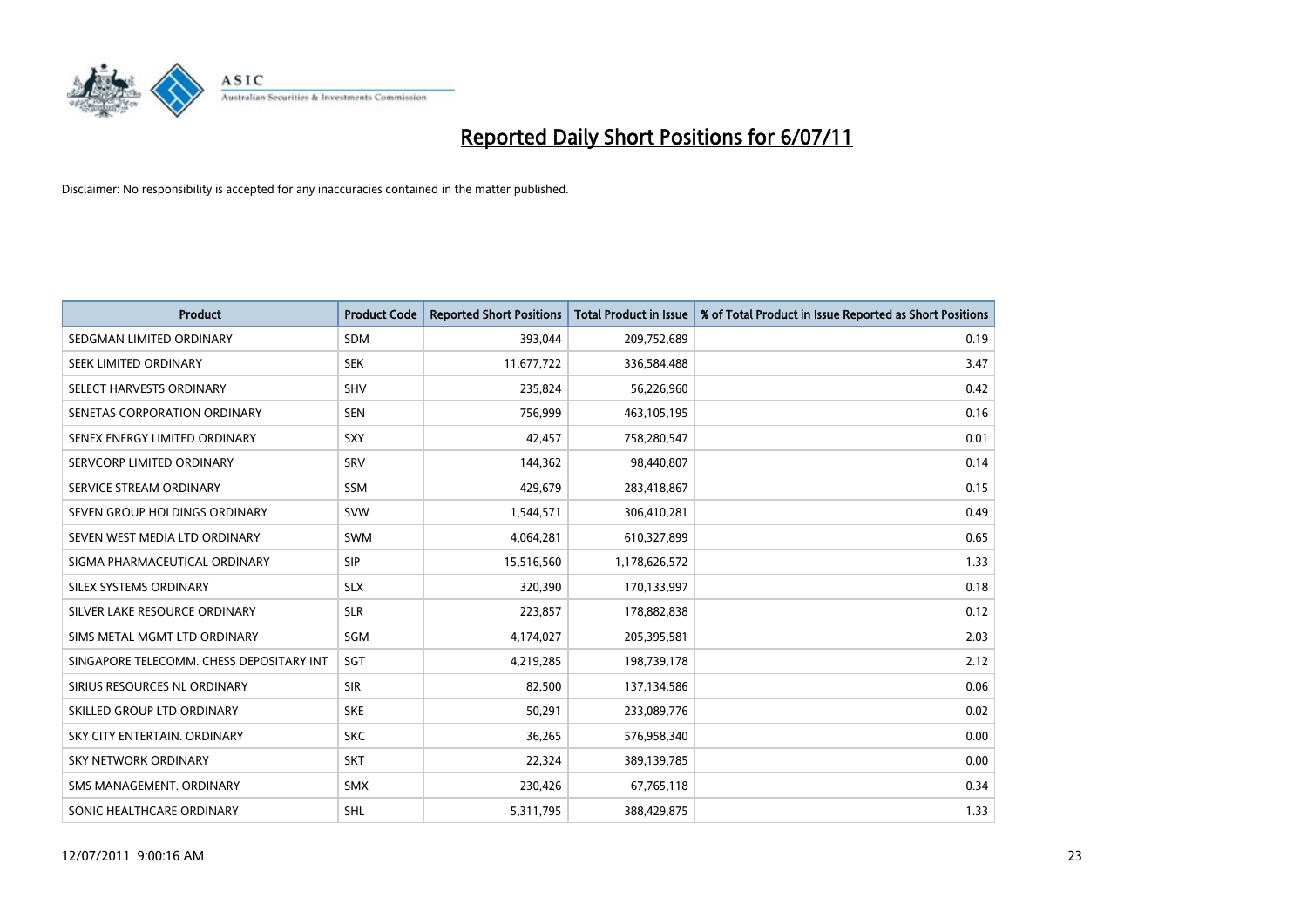

| <b>Product</b>                           | <b>Product Code</b> | <b>Reported Short Positions</b> | <b>Total Product in Issue</b> | % of Total Product in Issue Reported as Short Positions |
|------------------------------------------|---------------------|---------------------------------|-------------------------------|---------------------------------------------------------|
| SOUL PATTINSON (W.H) ORDINARY            | SOL                 | 3,725                           | 238,640,580                   | 0.00                                                    |
| SOUTH BOULDER MINES ORDINARY             | <b>STB</b>          | 15,599                          | 87,115,688                    | 0.02                                                    |
| SP AUSNET STAPLED SECURITIES             | SPN                 | 4,301,958                       | 2,850,932,204                 | 0.14                                                    |
| SPARK INFRASTRUCTURE STAPLED NOTE & UNIT | SKI                 | 16,106,983                      | 1,326,734,264                 | 1.21                                                    |
| SPDR 200 FUND ETF UNITS                  | STW                 | 8                               | 52,039,159                    | 0.00                                                    |
| SPECIALTY FASHION ORDINARY               | <b>SFH</b>          | 552,284                         | 191,786,121                   | 0.28                                                    |
| SPOTLESS GROUP LTD ORDINARY              | SPT                 | 1,902,168                       | 262,766,725                   | 0.70                                                    |
| ST BARBARA LIMITED ORDINARY              | <b>SBM</b>          | 5,581,787                       | 325,615,389                   | 1.71                                                    |
| STAGING CONNECTIONS ORDINARY             | <b>STG</b>          | 2,917,189                       | 78,317,726                    | 3.72                                                    |
| STANMORE COAL LTD ORDINARY               | <b>SMR</b>          | 77,840                          | 88,270,738                    | 0.09                                                    |
| STARPHARMA HOLDINGS ORDINARY             | SPL                 | 327,920                         | 247,743,578                   | 0.14                                                    |
| STH AMERICAN COR LTD ORDINARY            | SAY                 | 9,200                           | 245,846,493                   | 0.00                                                    |
| STH CRS ELECT ENGNR ORDINARY             | <b>SXE</b>          | 2,910                           | 160,736,826                   | 0.00                                                    |
| STHN CROSS MEDIA ORDINARY                | SXL                 | 3,847,096                       | 705,712,186                   | 0.55                                                    |
| STOCKLAND UNITS/ORD STAPLED              | SGP                 | 8,474,823                       | 2,383,036,717                 | 0.34                                                    |
| STRAITS RES LTD. ORDINARY                | SRO                 | 7,814,760                       | 324,655,749                   | 2.40                                                    |
| STW COMMUNICATIONS ORDINARY              | SGN                 | 323,110                         | 364,310,964                   | 0.07                                                    |
| SUNCORP GROUP LTD ORDINARY               | <b>SUN</b>          | 7,495,287                       | 1,286,600,980                 | 0.56                                                    |
| SUNDANCE ENERGY ORDINARY                 | <b>SEA</b>          | 40,497                          | 276,709,585                   | 0.01                                                    |
| SUNDANCE RESOURCES ORDINARY              | <b>SDL</b>          | 8,574,850                       | 2,870,927,169                 | 0.29                                                    |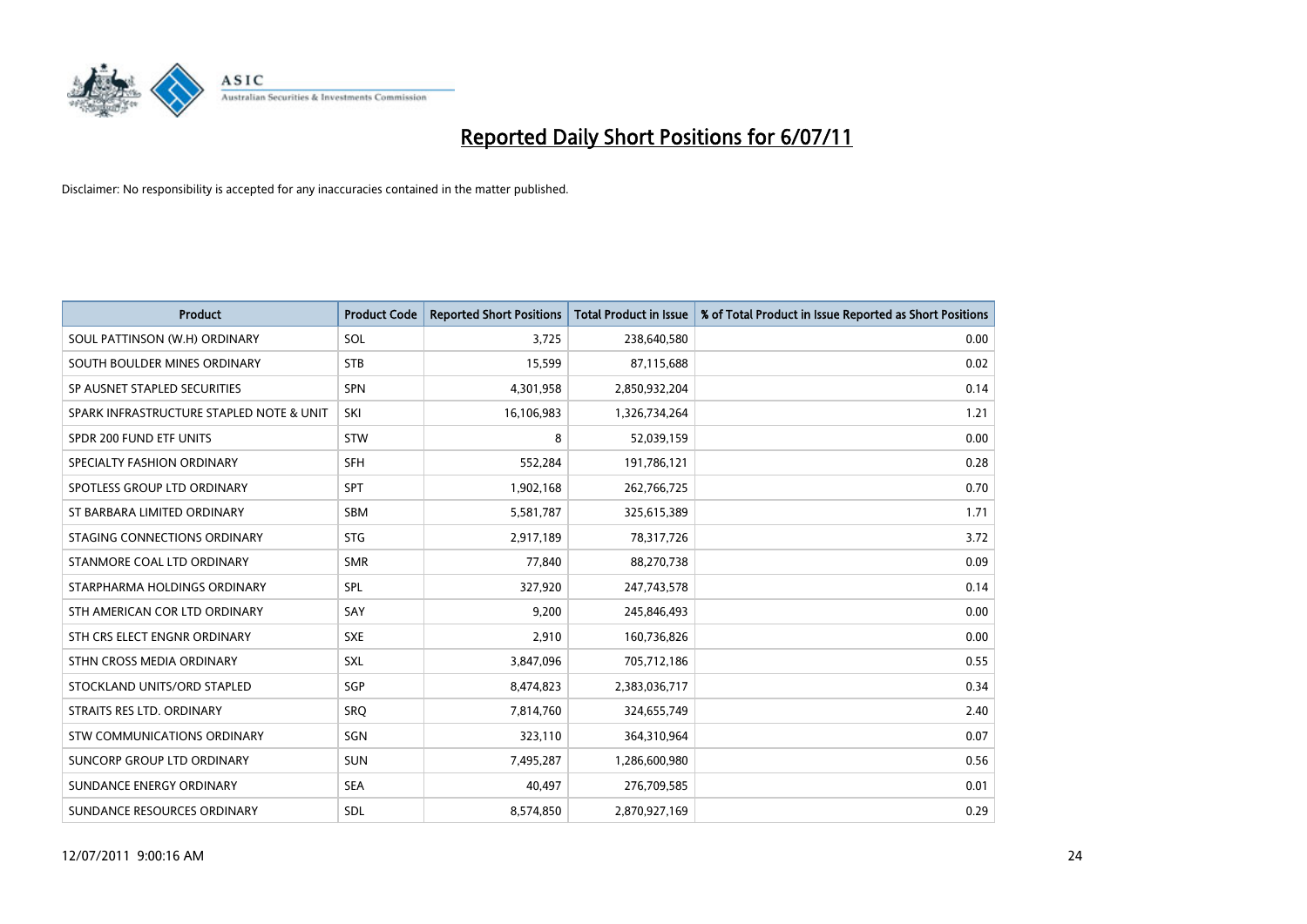

| <b>Product</b>                       | <b>Product Code</b> | <b>Reported Short Positions</b> | <b>Total Product in Issue</b> | % of Total Product in Issue Reported as Short Positions |
|--------------------------------------|---------------------|---------------------------------|-------------------------------|---------------------------------------------------------|
| SUNLAND GROUP LTD ORDINARY           | <b>SDG</b>          | 59,762                          | 224,881,794                   | 0.03                                                    |
| SUPER RET REP LTD ORDINARY           | SUL                 | 112,123                         | 130,018,739                   | 0.09                                                    |
| <b>SWICK MINING ORDINARY</b>         | <b>SWK</b>          | 110,438                         | 236,724,970                   | 0.05                                                    |
| SYMEX HOLDINGS ORDINARY              | <b>SYM</b>          | 6,633                           | 189,166,670                   | 0.00                                                    |
| <b>TABCORP HOLDINGS LTD ORDINARY</b> | <b>TAH</b>          | 3,696,422                       | 688,019,737                   | 0.53                                                    |
| <b>TALENT2 INTERNATION ORDINARY</b>  | <b>TWO</b>          | 105,491                         | 144,672,415                   | 0.07                                                    |
| TALISMAN MINING ORDINARY             | <b>TLM</b>          | 29                              | 130,438,627                   | 0.00                                                    |
| TANAMI GOLD NL ORDINARY              | <b>TAM</b>          | 4,000                           | 260,997,677                   | 0.00                                                    |
| TAP OIL LIMITED ORDINARY             | <b>TAP</b>          | 690,251                         | 240,967,311                   | 0.28                                                    |
| TASSAL GROUP LIMITED ORDINARY        | <b>TGR</b>          | 32,018                          | 146,304,404                   | 0.01                                                    |
| <b>TATTS GROUP LTD ORDINARY</b>      | <b>TTS</b>          | 13,708,971                      | 1,318,683,208                 | 1.05                                                    |
| TECHNOLOGY ONE ORDINARY              | <b>TNE</b>          | 80,037                          | 303,119,455                   | 0.03                                                    |
| <b>TELECOM CORPORATION ORDINARY</b>  | <b>TEL</b>          | 30,500,830                      | 1,924,678,136                 | 1.60                                                    |
| TELSTRA CORPORATION, ORDINARY        | <b>TLS</b>          | 58,744,976                      | 12,443,074,357                | 0.45                                                    |
| TEN NETWORK HOLDINGS ORDINARY        | <b>TEN</b>          | 36,017,210                      | 1,045,236,720                 | 3.46                                                    |
| TERANGA GOLD CORP CDI 1:1            | <b>TGZ</b>          | 221,500                         | 152,308,821                   | 0.13                                                    |
| TFS CORPORATION LTD ORDINARY         | <b>TFC</b>          | 65,978                          | 276,453,042                   | 0.02                                                    |
| THE REJECT SHOP ORDINARY             | <b>TRS</b>          | 658,106                         | 26,033,570                    | 2.51                                                    |
| THOR MINING PLC CHESS DEPOSITARY 1:1 | <b>THR</b>          | 2,307                           | 222,489,120                   | 0.00                                                    |
| THORN GROUP LIMITED ORDINARY         | <b>TGA</b>          | 19,457                          | 129,858,924                   | 0.01                                                    |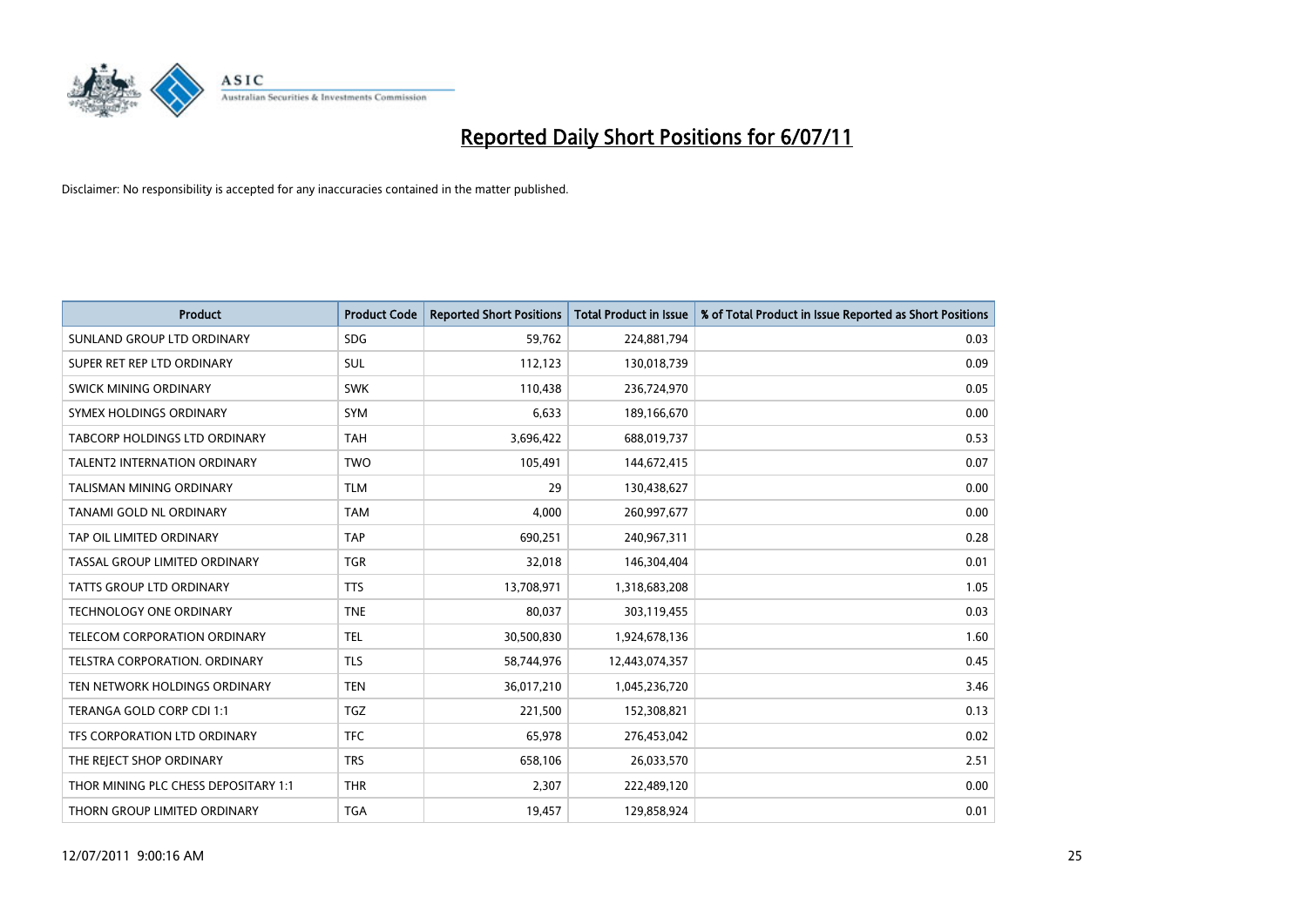

| <b>Product</b>                            | <b>Product Code</b> | <b>Reported Short Positions</b> | <b>Total Product in Issue</b> | % of Total Product in Issue Reported as Short Positions |
|-------------------------------------------|---------------------|---------------------------------|-------------------------------|---------------------------------------------------------|
| <b>TIGER RESOURCES ORDINARY</b>           | <b>TGS</b>          | 138,522                         | 669,035,549                   | 0.02                                                    |
| TIMBERCORP LIMITED ORDINARY               | <b>TIM</b>          | 90,074                          | 352,071,429                   | 0.02                                                    |
| <b>TISHMAN SPEYER UNITS</b>               | <b>TSO</b>          | 49,427                          | 338,440,904                   | 0.01                                                    |
| TNG LIMITED ORDINARY                      | <b>TNG</b>          | 4,321                           | 284,803,062                   | 0.00                                                    |
| TOLL HOLDINGS LTD ORDINARY                | <b>TOL</b>          | 21,441,797                      | 710,128,531                   | 2.97                                                    |
| TORO ENERGY LIMITED ORDINARY              | <b>TOE</b>          | 35.404                          | 964,936,676                   | 0.00                                                    |
| <b>TOWER LIMITED ORDINARY</b>             | <b>TWR</b>          | 689,519                         | 263,603,448                   | 0.26                                                    |
| TOX FREE SOLUTIONS ORDINARY               | <b>TOX</b>          | 38,668                          | 96,503,382                    | 0.03                                                    |
| TPG TELECOM LIMITED ORDINARY              | <b>TPM</b>          | 3,793,362                       | 783,481,644                   | 0.48                                                    |
| <b>TRANSFIELD SERVICES ORDINARY</b>       | <b>TSE</b>          | 6,821,182                       | 549,715,957                   | 1.24                                                    |
| TRANSPACIFIC INDUST, ORDINARY             | <b>TPI</b>          | 11,238,723                      | 960,638,735                   | 1.15                                                    |
| TRANSURBAN GROUP TRIPLE STAPLED SEC.      | <b>TCL</b>          | 2,780,544                       | 1,443,543,731                 | 0.18                                                    |
| TREASURY WINE ESTATE ORDINARY             | <b>TWE</b>          | 19,191,874                      | 647,227,144                   | 2.99                                                    |
| TRINITY GROUP STAPLED SECURITIES          | <b>TCO</b>          | 3,419                           | 203,405,927                   | 0.00                                                    |
| TROY RESOURCES NL ORDINARY                | <b>TRY</b>          | 196,027                         | 87,990,323                    | 0.21                                                    |
| UGL LIMITED ORDINARY                      | UGL                 | 5,474,490                       | 166,047,171                   | 3.28                                                    |
| UNILIFE CORPORATION CDI 6:1               | <b>UNS</b>          | 145,797                         | 272,900,039                   | 0.05                                                    |
| VALAD PROPERTY GROUP STAPLED US PROHIBIT. | <b>VPG</b>          | 3,124,961                       | 115,108,116                   | 2.72                                                    |
| <b>VDM GROUP LIMITED ORDINARY</b>         | <b>VMG</b>          | 11,116                          | 193,127,749                   | 0.01                                                    |
| VENTURE MINERALS ORDINARY                 | <b>VMS</b>          | 363,361                         | 221,093,592                   | 0.16                                                    |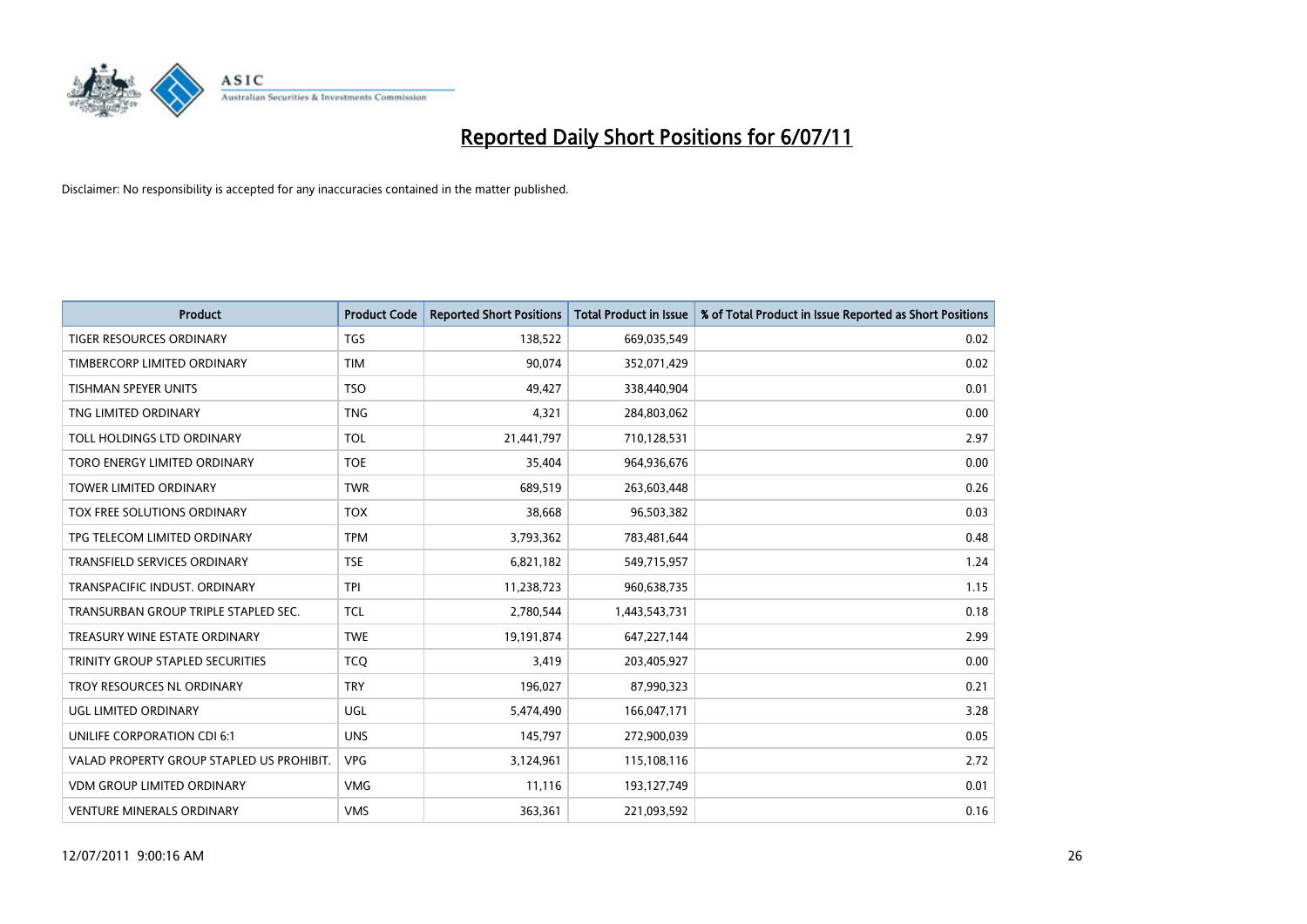

| <b>Product</b>                         | <b>Product Code</b> | <b>Reported Short Positions</b> | <b>Total Product in Issue</b> | % of Total Product in Issue Reported as Short Positions |
|----------------------------------------|---------------------|---------------------------------|-------------------------------|---------------------------------------------------------|
| <b>VILLAGE ROADSHOW LTD ORDINARY</b>   | <b>VRL</b>          | 111,904                         | 151,458,556                   | 0.07                                                    |
| VIRGIN BLUE HOLDINGS ORDINARY          | <b>VBA</b>          | 26,176,729                      | 2,210,197,600                 | 1.16                                                    |
| <b>VISION GROUP HLDGS ORDINARY</b>     | <b>VGH</b>          | 78,000                          | 74,197,532                    | 0.11                                                    |
| VITA GROUP LTD ORDINARY                | <b>VTG</b>          | 75,190                          | 142,499,800                   | 0.05                                                    |
| VITERRA INC CDI 1:1                    | <b>VTA</b>          | 3,828                           | 68,629,939                    | 0.01                                                    |
| WAH NAM INT HLDG LTD ORDINARY          | <b>WNI</b>          | 2,604,660                       | 5,355,416,325                 | 0.05                                                    |
| WATPAC LIMITED ORDINARY                | <b>WTP</b>          | 72,028                          | 183,341,382                   | 0.03                                                    |
| <b>WDS LIMITED ORDINARY</b>            | <b>WDS</b>          | 701                             | 144,055,662                   | 0.00                                                    |
| <b>WEBJET LIMITED ORDINARY</b>         | <b>WEB</b>          | 386,739                         | 75,967,968                    | 0.51                                                    |
| <b>WESFARMERS LIMITED ORDINARY</b>     | <b>WES</b>          | 19,071,021                      | 1,005,675,940                 | 1.90                                                    |
| WESFARMERS LIMITED PARTIALLY PROTECTED | <b>WESN</b>         | 53,774                          | 151,396,222                   | 0.03                                                    |
| WESTERN AREAS NL ORDINARY              | <b>WSA</b>          | 5,644,970                       | 179,735,899                   | 3.14                                                    |
| WESTERN DESERT RES. ORDINARY           | <b>WDR</b>          | 948                             | 206,935,914                   | 0.00                                                    |
| WESTFIELD GROUP ORD/UNIT STAPLED SEC   | <b>WDC</b>          | 9,708,395                       | 2,308,988,539                 | 0.40                                                    |
| WESTFIELD RETAIL TST UNIT STAPLED      | <b>WRT</b>          | 37,085,151                      | 3,054,166,195                 | 1.21                                                    |
| WESTPAC BANKING CORP ORDINARY          | <b>WBC</b>          | 23,571,488                      | 3,009,680,601                 | 0.73                                                    |
| WHITE ENERGY COMPANY ORDINARY          | <b>WEC</b>          | 11,207,233                      | 316,104,241                   | 3.51                                                    |
| WHITEHAVEN COAL ORDINARY               | <b>WHC</b>          | 4,212,253                       | 493,800,069                   | 0.85                                                    |
| WHK GROUP LIMITED ORDINARY             | <b>WHG</b>          | 95,823                          | 265,142,652                   | 0.03                                                    |
| WHL ENERGY LIMITED ORDINARY            | <b>WHN</b>          | 7,812,500                       | 1,212,100,886                 | 0.64                                                    |